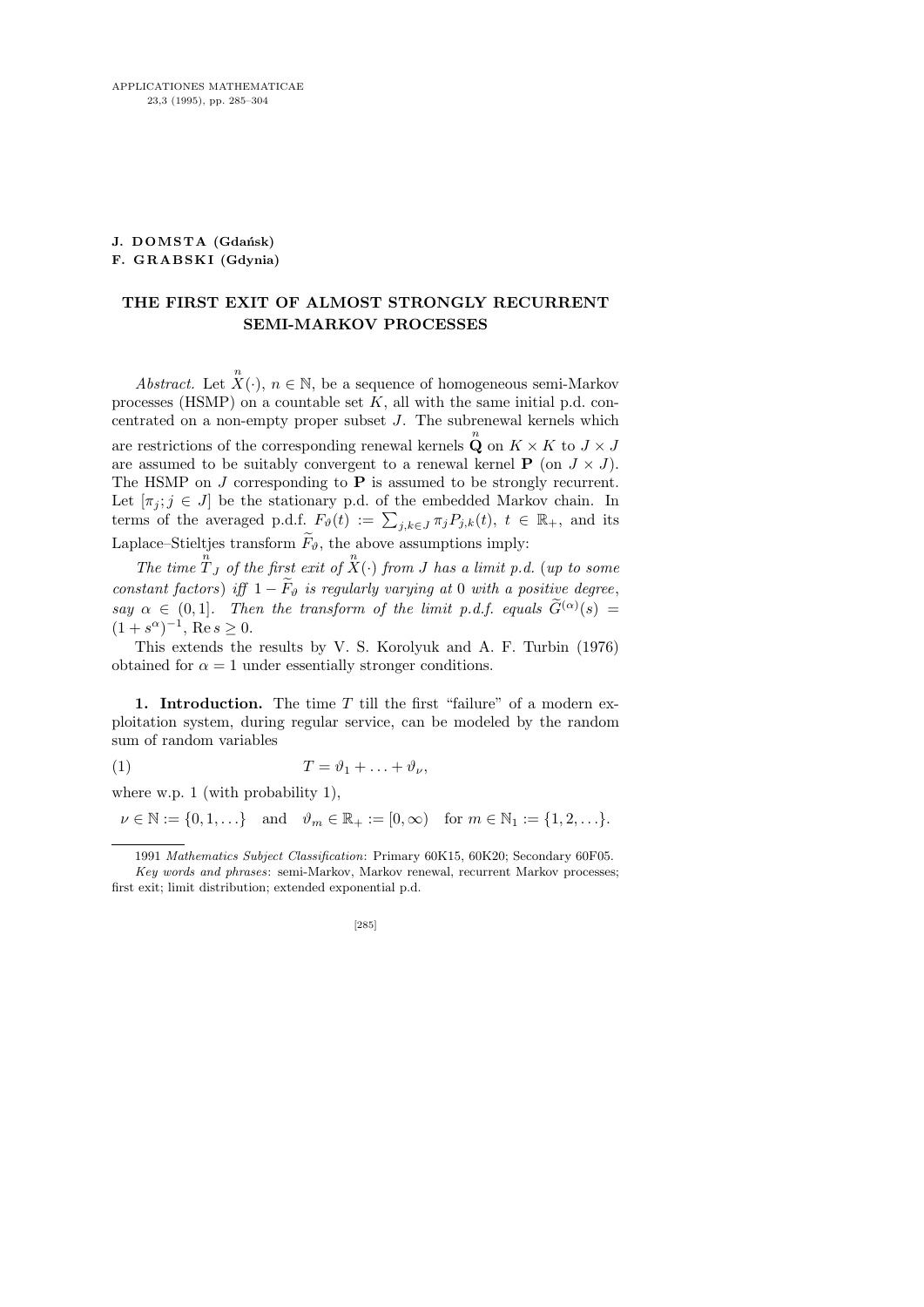The non-negative r.v. (random variable)  $\vartheta_m$  represents the length of the mth time interval elapsing between consecutive passages in the state space of the system.

In most cases, a satisfactory approximation is obtained already under the assumption that

$$
\vartheta = (\vartheta_m; m \in \mathbb{N}_1) \text{ is i.i.d.}
$$

(i.e.  $\vartheta$  consists of independent identically distributed variables), or equivalently that

(2) 
$$
\tau = \left(\tau_m := \sum_{l=1}^m \vartheta_l; m \in \mathbb{N}\right)
$$
 is a simple renewal process.

Usually, an additional assumption is made: that the "failures" can appear all with the same probability at each instant of  $\tau$ , independently of each other and independently of  $\tau$ . More precisely, that

(3) 
$$
\tau
$$
 and  $\nu$  are independent,

(4) 
$$
\Pr\{\nu = m\} = (1 - \varepsilon)^m \varepsilon \quad \text{for } m \in \mathbb{N}.
$$

In cases important for applications, the value of  $\varepsilon$  is a rather small positive number. Therefore, for practical calculations, the limit p.d.f. (probability distribution function) of  $T$  (suitably normalized by a constant factor as  $\varepsilon \to 0^+$ ) can be used instead of its exact p.d.f.  $F_T$ .

Obviously, the smaller  $\varepsilon$  the greater the number of terms in (1). Correspondingly, some violations in  $(1)–(4)$  become admissible. For instance, as for regenerative processes, the first and last few terms in (1) can obey a different p.d. than the other distances between elements of  $\tau$ , without affecting the limit p.d. A wide list of such violations due to the nature of real processes can be found e.g. in [10]. One can look at these results as extensions of a result by J. Keilson [4], which asserts the limit p.d. of  $\epsilon T$  to be exponential whenever the (common) expectation of  $\vartheta_m$  is positive and finite. For a wide review of results related to reliability theory and/or queueing theory, the reader is referred e.g. to I. B. Gertsbakh [3] and S. Asmussen [1].

In a general setting one can admit the (common) p.d.f.  $F_{\vartheta}$  of  $\vartheta_m$  to vary with  $\varepsilon$ . Necessary and sufficient conditions for the existence and characterization of a proper limit p.d.f. of (the normalized)  $T$  are given by A. D. Solovyev [9].

In our problems, the p.d.f.  $F_{\vartheta}$  remains "almost constant" as  $\varepsilon \to 0^+$ , and the independence of the p.d.f.  $F_{\vartheta}$  of  $\varepsilon$  becomes a pattern case. This special assumption allows us to reformulate the result of [9] in terms of the regular variability of  $F_{\vartheta}$ . For the sake of completeness, these facts are presented as Theorem 1 and Proposition 1 in Section 2. We stress that even under (1)–(4) with  $F_{\vartheta}$  independent of  $\varepsilon$  we have: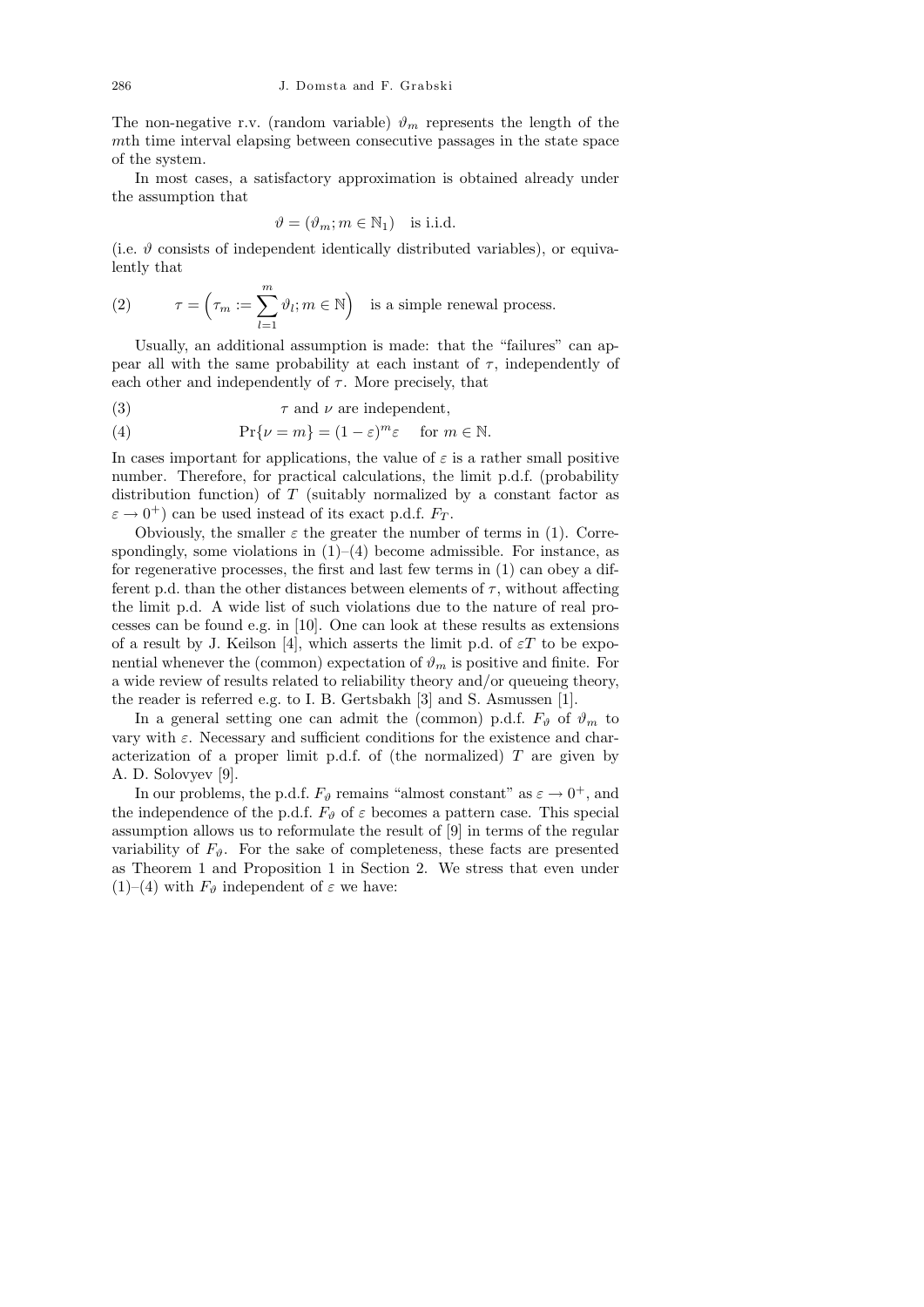- the finiteness of the expectation of the distances collected in  $\vartheta$  is not necessary for the existence of the exponential limit p.d. of  $T$ ;
- $\bullet$  in some cases the limit p.d. of T is not exponential.

More precisely, the Laplace–Stieltjes transform of the limit p.d.f. has to equal

(5) 
$$
\widetilde{G}^{(\alpha)}(s) := (1 + s^{\alpha})^{-1} \text{ for } s \ge 0, \text{ where } \alpha \in (0, 1].
$$

Moreover, for every  $0 < \alpha \leq 1$  there is  $F_{\vartheta}$  such that the limit equals  $\tilde{G}^{(\alpha)}$ . The limits can be seen as an extension of the class of exponential distributions, admitting the exponent  $\alpha$  to be less than 1.

Our main goal is to prove similar statements for a class of semi-Markov (or Markov renewal) processes with at most countable state space. Then the r.v.  $T$  is the time elapsing till the first exit from a subset  $J$  of the state space and  $F_{\vartheta}$  is a suitable stationary average of the p.d.f. of the distances between the instants of renewals within  $J$  (cf. Sections 6–7).

Under our assumptions formulated in Section 7, the semi-Markov processes approach a regenerative one. Therefore, the main result (Theorem 2 in Section 7) can probably be derived directly from Theorem 1, or through some coupling procedure. However, the evaluation of the norming scale factor and/or the interpretation of  $\varepsilon$  might become unreadable or tedious. Therefore we are following the main steps of V. S. Korolyuk and A. F. Turbin [6], who have given a very natural use of perturbed stochastic matrices for the solution of the renewal equation related to this problem. The formulas obtained here cover some new examples, which fall outside the scope of [6], even under the finiteness of the expectations of the distances between renewals.

In order to give a complete outline of semi-Markov processes, we have developed a suitable matrix calculus in Sections 3–4, and presented a short review of the basic notions in Sections 5–6 (see also [8]).

Let us close this section with a list of some notation. For any measurable function  $f : \mathbb{R}_+ \to X$  with values in a Banach space X, integrable as follows:

(6) 
$$
|| f \exp(-a \cdot)||_{L(\mathbb{R}_+, X, m)} < \infty, \text{ where } a \in \mathbb{R},
$$

the Laplace transform of  $f$  with respect to  $m$  is defined by

(7) 
$$
\mathcal{L}_m(f)(s) := \int_{\mathbb{R}_+} f(t) \exp(-st) dm(t) \quad \text{for } \operatorname{Re} s \ge a \text{ (at least)}.
$$

The notation is used independently of whether  $m$  means a measure or a d.f. of locally bounded variation on  $\mathbb{R}_+$ . A suitable extension of the operations to matrices is introduced in Section 3.

If m denotes the Lebesgue measure, then the subscript is omitted.

For  $f = 1$  we add simply a tilde over the symbol denoting the measure (or its d.f.). The result is called the Laplace–Stieltjes transform of  $m$ . In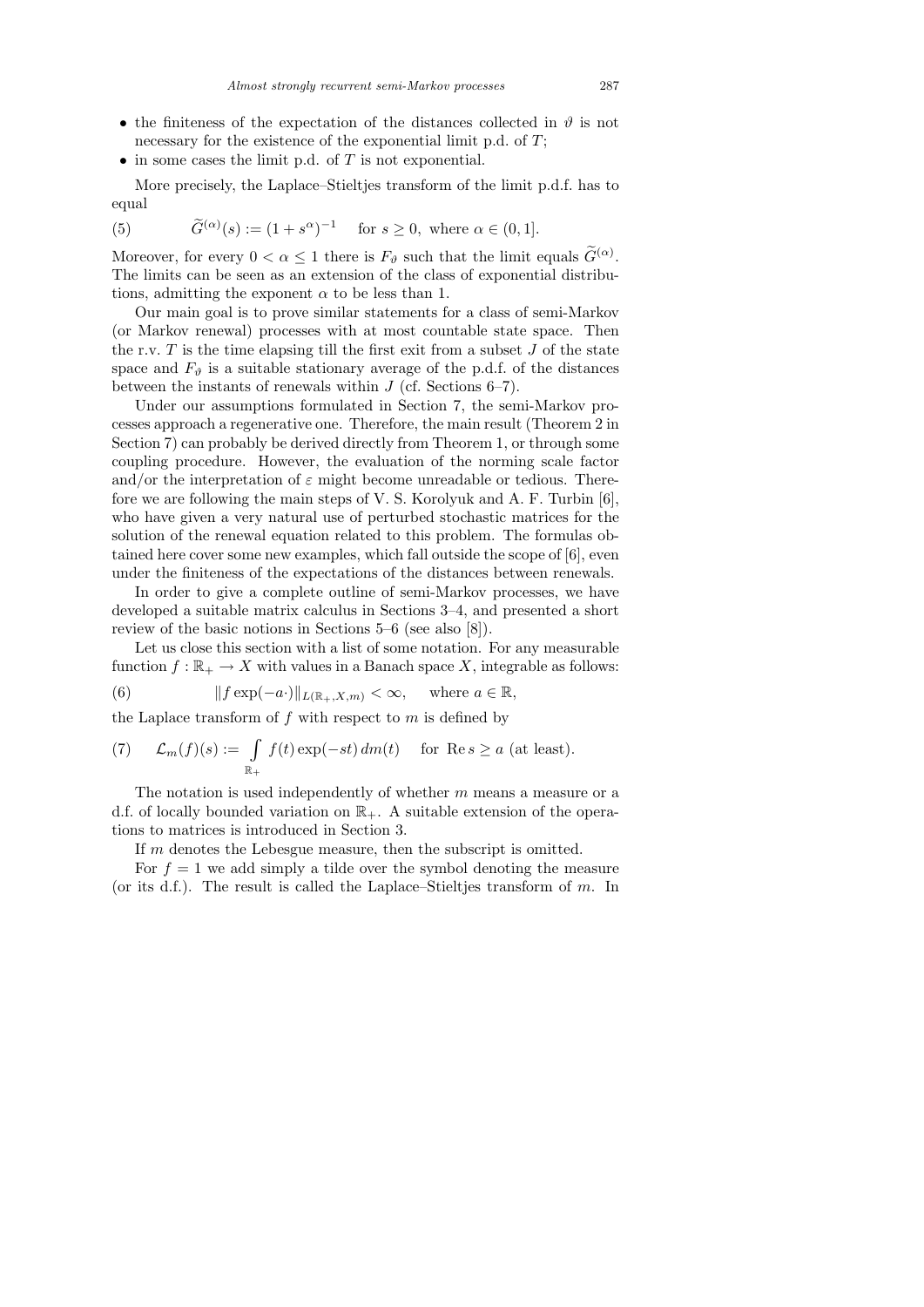particular, for any p.d.f. F on  $\mathbb{R}_+$  we have

(8) 
$$
\widetilde{F}(s) = \begin{cases} \int_{\mathbb{R}_+} \exp(-st) dF(t) = \mathcal{L}_F(1)(s) & \text{for Re } s \ge 0, \\ s \int_{\mathbb{R}_+} \exp(-st) F(t) dt = s\mathcal{L}(F)(s) & \text{for Re } s > 0. \end{cases}
$$

We use the standard properties of the transformation and regularly varying functions as given e.g. in the books by W. Feller [2] and E. Seneta [7]. Accordingly, without essential losses, in most of our proofs, the independent variable of the transforms is restricted to real numbers. In particular, writing  $s \to 0^+$  we mean  $s > 0$  and  $s \to 0$ .

2. The case of simple renewal processes. Conditions  $(1)$ – $(4)$  imply that the transform  $\widetilde{F}_T$  of the p.d.f.  $F_T$  of T can be evaluated as follows:

(9) 
$$
\widetilde{F}_T(s) = \sum_{n=0}^{\infty} \Pr{\nu = m \} (\widetilde{F}_{\vartheta}(s))^m
$$

$$
= \left( 1 + \frac{1 - \varepsilon}{\varepsilon} (1 - \widetilde{F}_{\vartheta}(s)) \right)^{-1} \quad \text{for } s > 0,
$$

where  $F_{\vartheta}$  stands for the (common) p.d.f. of the distances between the renewals. Following the main steps of Theorem 2 of [2, Section XIII.6] and Lemma 2 of [2, Section VIII.8] we come to

THEOREM 1. Let  $\stackrel{n}{T}$  be given by (1)–(4), or by (9), with  $\varepsilon = \varepsilon_n$  satisfying (a)  $\varepsilon_n \to 0^+$  and  $\varepsilon_{n+1}/\varepsilon_n \to 1$  as  $n \to \infty$ ,

and suppose that the p.d.f. 
$$
F_{\vartheta}
$$
 (the same for every n) satisfies

(b)  $\text{supp}\,F_{\vartheta} \subset \mathbb{R}_+$ ,  $1 > F_{\vartheta}(0)$   $(= \Pr{\vartheta_m = 0} \text{ for } m \in \mathbb{N}_1).$ 

(i) The following conditions are equivalent:

- for some constants  $(c_n > 0; n \in \mathbb{N})$  the p.d.f.'s of  $c_n \overset{n}{T}$  tend to a p.d.f. not concentrated on  $\{0\}$  as  $n \to \infty$ ;
- $F_{\vartheta}$  is in the strict domain of attraction of a strictly stable p.d.f. on  $\mathbb{R}_+$  which is not concentrated on  $\{0\};$
- $1 \tilde{F}_{\vartheta}$  is regularly varying at 0 with a positive degree.

(ii) Under any one of the conditions of (i), there are  $\alpha \in (0,1]$  and  $c > 0$ such that

- $\overline{F}_{c_nT}^{\quad n}(s) \rightarrow (1+cs^{\alpha})^{-1}$  as  $n \rightarrow \infty$  for  $\text{Re } s \geq 0;$
- $(\widetilde{F}_{\vartheta}(c_n s))^{\varepsilon_n^{-1}} \to \exp(-cs^{\alpha}) \text{ as } n \to \infty \text{ for } \text{Re } s \ge 0;$
- the exponent of regularity of  $1 \widetilde{F}_{\vartheta}$  at 0 equals  $\alpha$ .

The conditions can be characterized by Tauberian theorems as follows.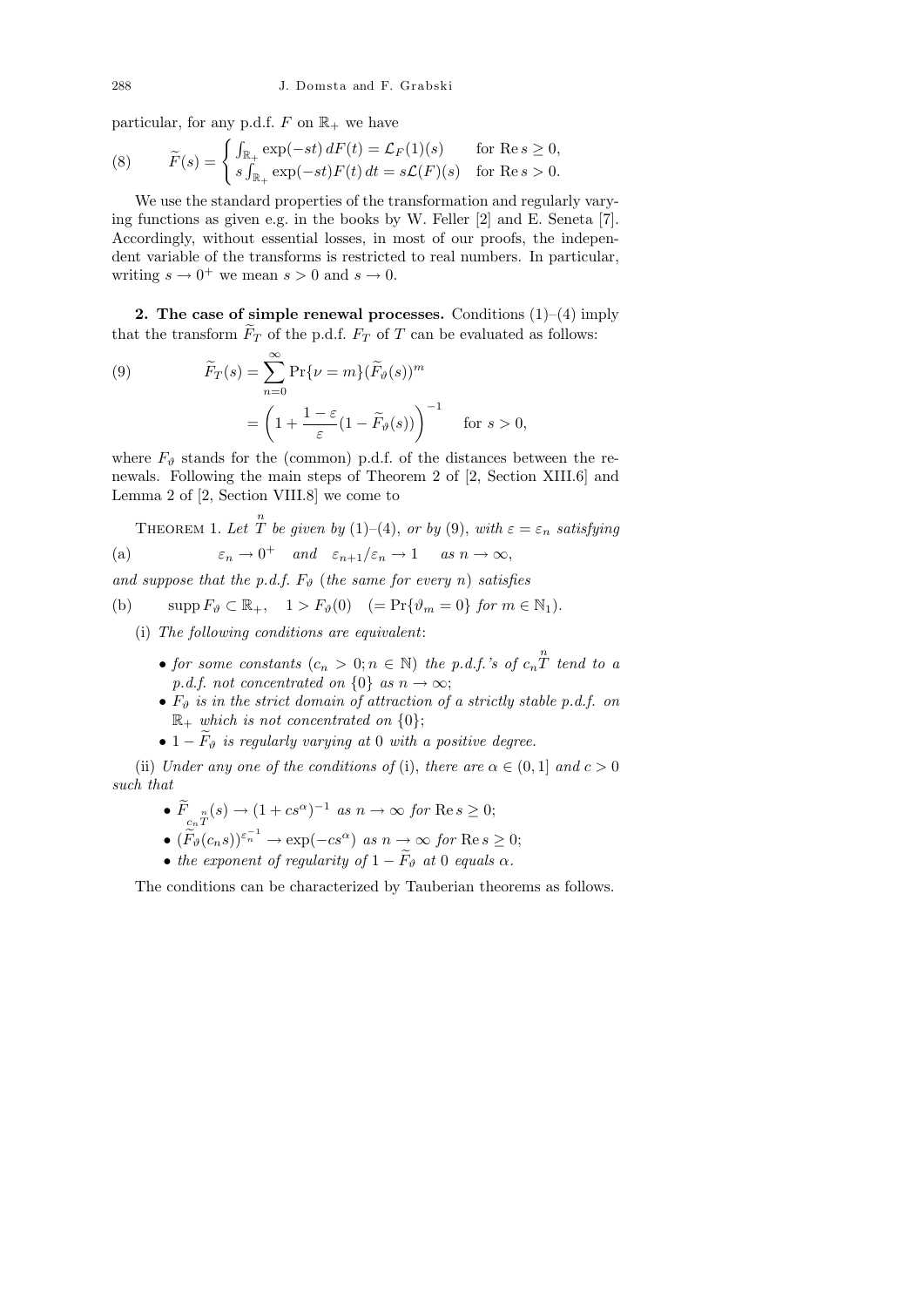PROPOSITION 1 [2, Chapters VIII and XIII]. For every p.d.f. F on  $\mathbb{R}_+$ and every  $\alpha \in (0,1)$ , the following conditions are equivalent:

- (i)  $s^{-\alpha}(1-\widetilde{F}(s))$  is slowly varying as  $s \to 0^+$ ;
- (ii)  $t^{\alpha-1} \int_0^t (1 F(u)) du$  is slowly varying as  $t \to \infty$ ;
- (iii)  $t^{\alpha}(1 F(t))$  is slowly varying as  $t \to \infty$ .

For  $\alpha = 1$ , (i) and (ii) remain equivalent, but (iii) becomes essentially stronger than (i) and (ii).

P r o o f. By (6)–(8), the function  $\widetilde{U}(s) := s^{-1}(1 - \widetilde{F}(s))$ , Re  $s > 0$ , is the transform of

$$
U(t) := \begin{cases} \int_0^t (1 - F(u)) du, & t \in \mathbb{R}_+, \\ 0, & t < 0. \end{cases}
$$

In terms of  $\rho = 1 - \alpha \geq 0$ , the equivalence of (i) and (ii) for  $\alpha \in (0,1]$ is shown in Theorem 1 of [2, Section XIII.5]. The equivalence of (i) and (iii) for  $\alpha \in (0, 1)$  is given by Theorem 4 of [2, Section XIII.5], because the density  $1-F$  of U is monotone in  $(0,\infty)$ . In case of  $\alpha=1$ , it suffices to note that  $U(t) = \int_0^t u^{-p} Z(u) du =: Z_p(t)$  with  $p = 1$ , where  $Z(t) := t(1 - F(t))$ is slowly varying if (iii) is assumed. Then, referring to the Lemma of [2, Section VIII.9] we infer that U is regularly varying with degree  $p + 1 = 0$ , i.e. (ii) is satisfied.

To finish the proof, we consider  $F(t) := \max\{0: 1 - \exp(-[\log t])\}$ , where  $[x]$  stands for the integer part of x. Then F does not satisfy (iii) since the ratio

$$
(1 - F(t))^{-1} (1 - F(\sqrt{e} \cdot t)) = \exp([\log t] - [\log t + 0.5])
$$

is not convergent as  $t \to \infty$  (since it is periodic with respect to log t). On the other hand, for  $t \ge e$ , the function of (ii) with  $\alpha = 1$  equals U and is piecewise linear with vertices at  $(e^n, (n-1)(e-1)) \in \mathbb{R}^2_+$ ,  $n \in \mathbb{N}_1$ . Thus, for  $c \geq 1$  and  $t > e^2$ , we have

$$
1 \le (U(t))^{-1}U(ct) \le ([\log t] - 1)^{-1}[\log t + \log c],
$$

where the right hand side tends to 1 as  $t \to \infty$ .

Remark 1. For every  $\alpha \in (0,1]$ , the transform of the strongly stable p.d.f. of exponent  $\alpha$  equals  $\exp(-s^{\alpha})$  and satisfies conditions (i) of Theorem 1. Also, according to Proposition 1, the Pareto d.f. equal to  $1 - t^{\alpha}$ ,  $t > 1$ , satisfies conditions (i) of Theorem 1. Therefore, if substituted for  $F_{\vartheta}$ , they cause the transform  $\widetilde{F}_{c_nT}^{\quad n}(s)$  to tend to  $(1+s^{\alpha})^{-1}$  for some  $(c_n; n \in \mathbb{N})$ . Note that the mean of the Pareto distributions is equal to  $\infty$  for all  $\alpha$  not exceeding 1. However, for  $\alpha = 1$  the limit p.d. of  $c_n \hat{T}$  is exponential. For a characterization of limits with arbitrary dependence of  $F_{\vartheta}$  on  $\varepsilon$  the reader is referred to [9], and for a review, to [3].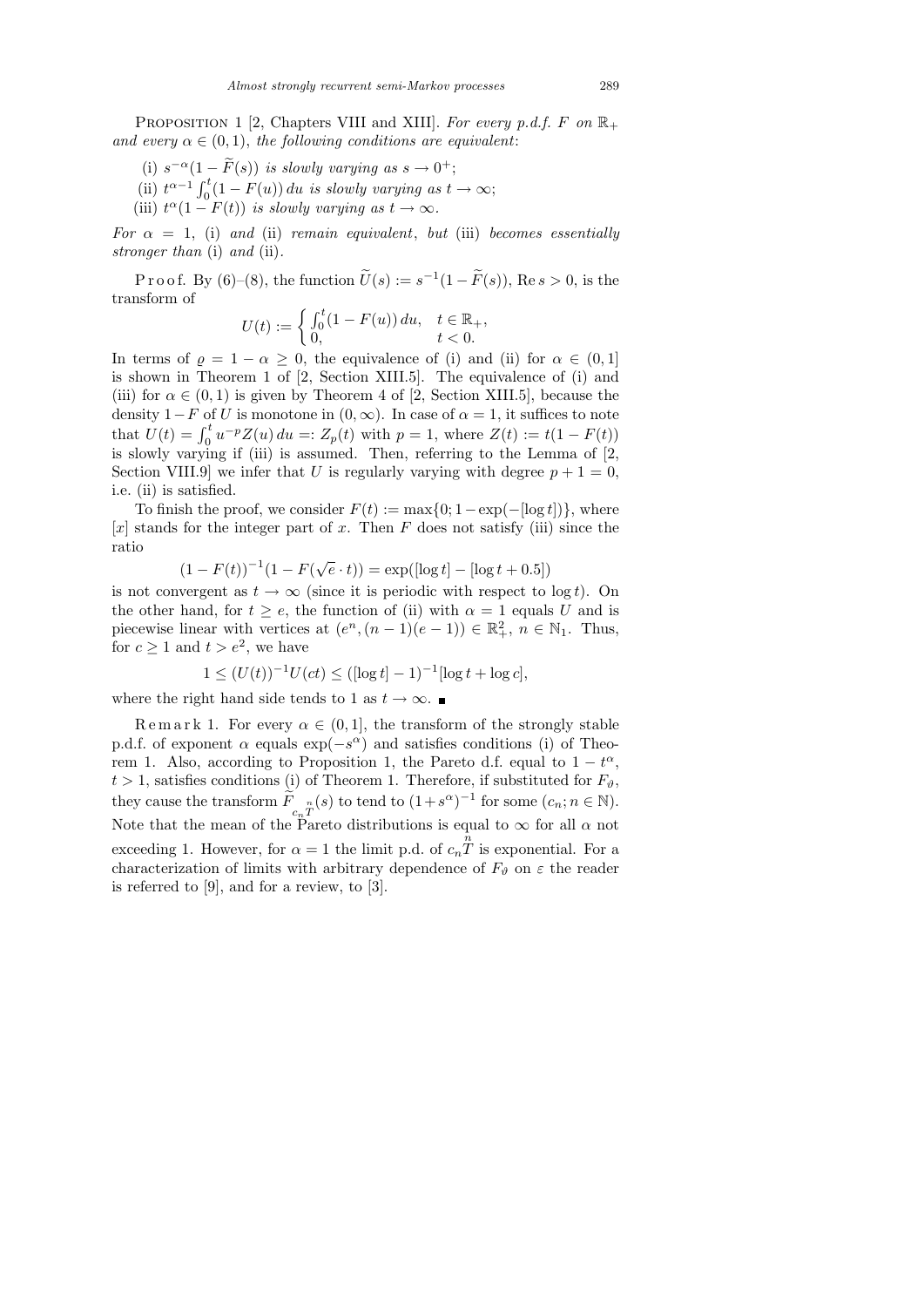The degree of regularity can be expressed in terms of the moment's d.f. of  $F$  given by

(10) 
$$
F^{(l)}(t) := \int_{0}^{t} u^{l} dF(u), \quad t \in \mathbb{R}_{+}.
$$

Namely, introducing the *l*th order moment of  $F$  and *l*th order upper fractional derivative of  $\tilde{F}$  at 0 by the equalities

(11) 
$$
f^{(l)} := F^{(l)}(\infty), \quad \delta^{(l)}\tilde{f} := \limsup_{s \to 0^+} s^{-l}(1 - \tilde{F}(s)),
$$

for a p.d.f. regularly varying according to (i) of Proposition 1, we have

 $\alpha = \sup\{l : 0 \le l < 1, f^{(l)} < \infty\} = \sup\{l : 0 \le l < 1, \delta^{(l)}\tilde{f} < \infty\}.$ 

3. Matrix operations. In what follows, for any pair of at most countable sets J and K and a Banach space  $\langle X; | \chi \rangle$ , we denote by  $\langle X^{[J\times K]}\,;\,\parallel\,\parallel_X\rangle$  the Banach space of all X-valued  $(J, K)$ -matrices  $\mathbf{x}$  =  $[x_{j,k}; (j,k) \in J \times K]$  bounded with respect to the matrix norm

(12) 
$$
\|\mathbf{x}\|_{X} := \sup_{j\in J} \Big\{ \sum_{k\in K} |x_{j,k}|_{X} \Big\}.
$$

For  $L \subset J$  and  $M \subset K$ , the symbol  $\mathbf{x}_{L,M}$  denotes the  $(L,M)$ -submatrix of **x**. Thus, the above matrix satisfies the equality  $\mathbf{x} = \mathbf{x}_{J,K}$ .

Any function given by a list of values, as  $(y_j; j \in J) \in X^J$ , is identified with a suitable J-row; here  $y = [y_j; (i,j) \in \sharp \times J]$ , where  $\sharp$  stands for the dummy one-element set. Accordingly, the transposed matrix  $z = y' \in$  $X^{J\times\sharp}$  is a J-column. The restriction of the domain of rows and columns is indicated by a suitable position of the separating comma, as in the equalities  $\mathbf{y} = \mathbf{y}_{,L}$  and  $\mathbf{z} = \mathbf{z}_{L}$ . Note that  $X^{[J \times \sharp]}$  and the space of uniformly bounded sequences  $l^{\infty}(J, X)$  are isometric. Also,  $X^{[\sharp \times J]}$  and the space of summable sequences  $l^1(J, X)$  are isometric. If X is the field of real numbers, then the corresponding spaces are denoted simply by  $l^{\infty}(J)$  and  $l^{1}(J)$ , respectively. We assume that  $\circ: X \times Y \to Z$  is a bilinear operator bounded as follows:

(13) 
$$
|x \circ y|_Z \le |x|_X \cdot |y|_Y.
$$

Then, for  $\mathbf{x} \in X^{[J \times K]}$  and  $\mathbf{y} \in Y^{[K \times L]}$ , the matrix product can be defined as follows:

(14) 
$$
\mathbf{x} \circ \mathbf{y} := \Big[ \sum_{k \in K} x_{j,k} \circ y_{k,l}; (j,l) \in J \times L \Big] \in Z^{[J \times L]},
$$

and by inequalities (13), the product is also bounded:

(15) 
$$
\|\mathbf{x} \circ \mathbf{y}\|_{Z} \leq \|\mathbf{x}\|_{X} \cdot \|\mathbf{y}\|_{Y}.
$$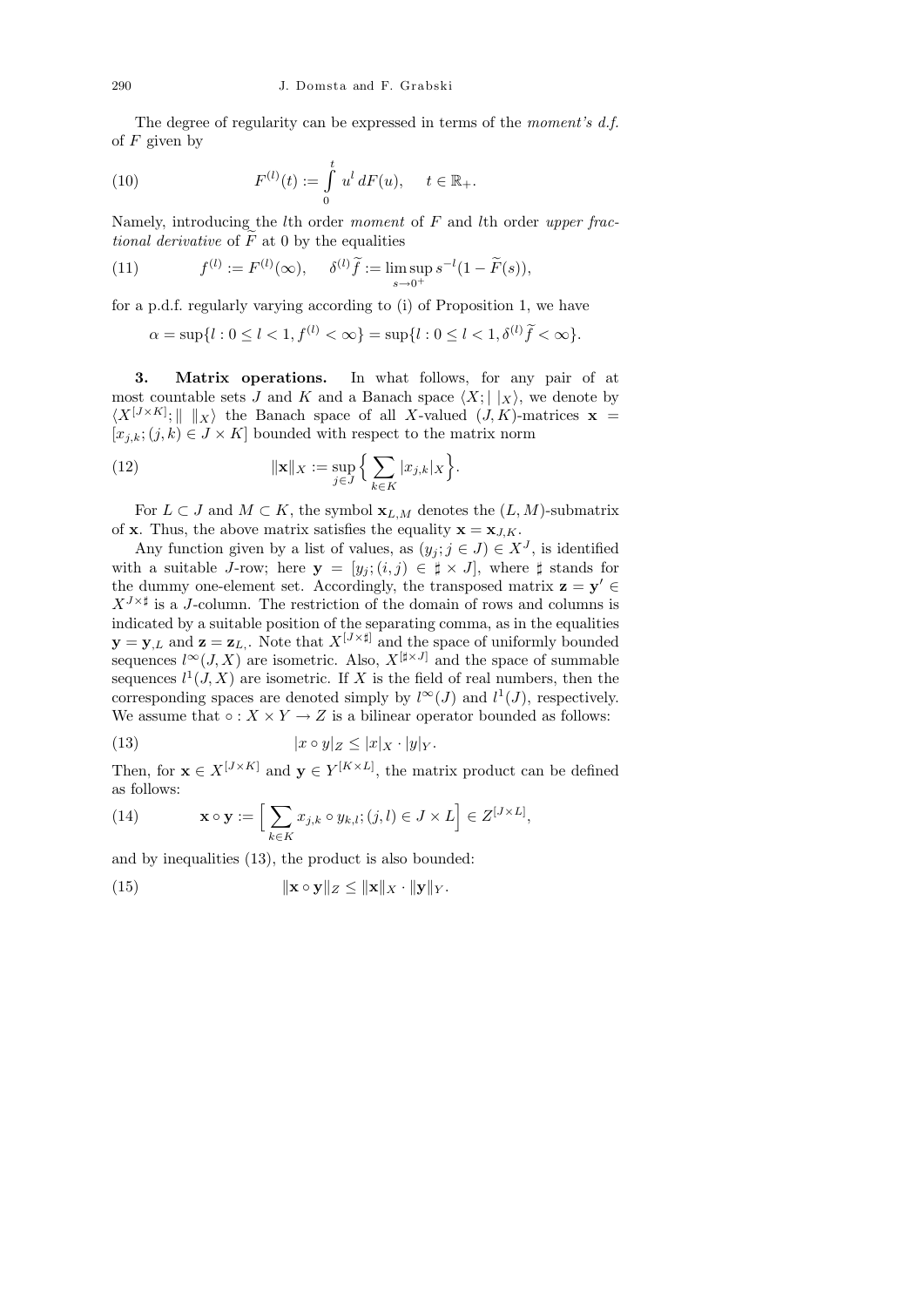Some statements of this work become more readable if expressed in terms of the *partial matrix product* (which is also an element of  $Z^{[J \times L]}$ ), defined as follows:

(16) 
$$
\mathbf{x} \stackrel{M}{\circ} \mathbf{y} := \mathbf{x}_{J,M} \circ \mathbf{y}_{M,L} \quad \text{for } M \subset K.
$$

The 0 symbol denotes the zero of any space of elements of matrices, and 1 denotes any neutral factor, left or right, whenever it exists. Correspondingly,  $\mathbf{0}_{J,K}, \mathbf{I}_{J,K}$  and  $\mathbf{1}_{J,K}$  denote the zero-matrix, the matrix of 1's, and the unit matrix restricted to  $J \times K$ , respectively. The last convention means that

(17) 
$$
\mathbf{1}_{J,K} := [\delta_{j,k} \cdot 1; (j,k) \in J \times K],
$$

where  $\delta_{j,k}$  is the Kronecker symbol, and the dot stands for multiplication by scalars. Matrices with elements proportional to the neutral factor are equivalently treated as matrices of scalars.

If  $\langle X, |x, \circ, 1 \rangle$  is an associative Banach algebra, then

$$
\langle X^{[J\times J]},\|\,\|_{X},\circ,\mathbf{1}_{J,J}\rangle
$$

is also such an algebra. The powers of an element x of the latter algebra are written as

(18) 
$$
\mathbf{x}^{\circ n} := \underbrace{\mathbf{x} \circ \dots \circ \mathbf{x}}_{n \text{ factors}} \quad \text{for } n \in \mathbb{N}_1.
$$

We extend this assuming  $\mathbf{x}^{\circ 0} := \mathbf{1}_{J,J}$ . For invertible  $\mathbf{x}, \mathbf{x}^{\circ (-n)} := (\mathbf{x}^{\circ (-1)})^n$ .

DEFINITION 1. A sequence  $(\mathbf{x}; n \in \mathbb{N}) \subset X^{[J \times K]}$  is said to be *matrix*weakly convergent (mw-convergent) to  $\mathbf{x} \in X^{[J \times K]}$  if for every  $\mathbf{a} \in l^1(J)$ and  $\mathbf{b} \in l^{\infty}(K)$ , we have  $|\mathbf{a} \cdot (\mathbf{x} - \mathbf{x}) \cdot \mathbf{b}|_X \to 0$  (in X) as  $n \to \infty$ .

Equivalently, for uniformly bounded sequences the condition requires that for every b as above, every element of the J-column  $(\mathbf{x} - \mathbf{x}) \cdot \mathbf{b}$  tends to zero (in X) as  $n \to \infty$ .

The matrices of our concern consist of elements of the following commutative Banach algebras:

(19) 
$$
\mathcal{D}_+ := \{ F : \mathbb{R}_+ \to \mathbb{R} : \text{supp } F \subset \mathbb{R}_+, F \text{ is right-continuous} \}
$$

and  $|F|_{var} < \infty$ ,

where  $||_{var}$  stands for variation over  $\mathbb{R}_+$ , and

(20) 
$$
\mathcal{A}_+ := \{ \varphi : \mathbb{C}_+ \to \mathbb{C} : \varphi \text{ is analytic in Int } \mathbb{C}_+ \text{ and continuous in } \mathbb{C}_+, \text{ and } |\varphi|_+ := \sup \{ |\varphi(s)| : s \in \mathbb{C}_+ \} < \infty \}.
$$

The binary operations in these spaces are the convolution ∗ and the multiplication of functions •, respectively. The neutral elements for them are the indicators of  $\mathbb{R}_+$  and  $\mathbb{C}_+$ , respectively. In particular, these binary operations are applicable for the matrix calculus we have sketched above.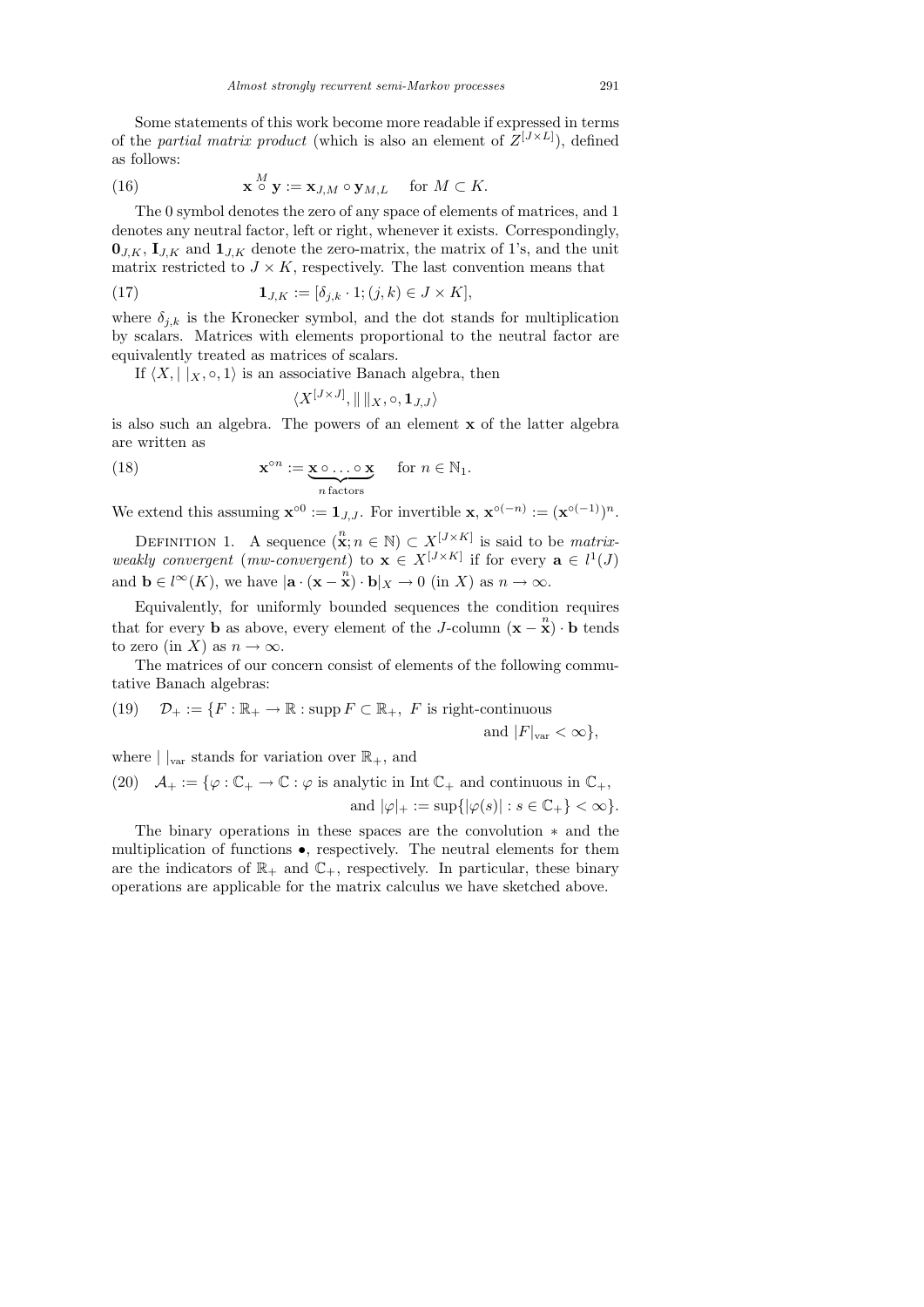The (Laplace–Stieltjes) transformation  $F \to \widetilde{F}$ , defined by (8) with  $s \in \mathbb{C}_+$ , is an injective contracting homomorphism of the algebra  $\mathcal{D}_+$  into  $\mathcal{A}_{+}$ . The transform of a  $\mathcal{D}_{+}$ -valued matrix is defined as the  $\mathcal{A}_{+}$ -valued matrix consisting of the transforms of the corresponding entries of the original matrix. The matrix norm of the image does not exceed the matrix norm of the original and the Multiplication Rule for matrix convolution can be used. Thus, for  $\mathbf{F} \in \mathcal{D}_{+}^{[J \times K]}$  and  $\mathbf{G} \in \mathcal{D}_{+}^{[K \times L]}$ , we have

(21) 
$$
\|\widetilde{\mathbf{F}}\|_{+} \leq \|\mathbf{F}\|_{var}, \quad \mathbf{F}(\infty) := \lim_{t \to \infty} \mathbf{F}(t) = \widetilde{\mathbf{F}}(0), \quad (\mathbf{F} * \mathbf{G})^{\sim} = \widetilde{\mathbf{F}} \bullet \widetilde{\mathbf{G}}.
$$

The transformation does not change the norm of any function from the following cone, which contains all p.d.f.'s on  $\mathbb{R}_+$ :

(22) 
$$
\mathcal{D}_+^{\uparrow} := \{ F \in \mathcal{D}_+ : F \text{ is nondecreasing} \}.
$$

For the properties of  $\mathcal{D}_+^{\uparrow}$ -valued matrices, let us start with a list of some conditions, where  $\mathbf{F}$ , **F** are elements of  $\mathcal{D}_+^{\uparrow [J \times K]}$ , and n  $\mathbf{F}, \mathbf{F}$  are their transforms (in  $\mathcal{A}_{+}^{[J\times K]}$ ). Moreover, lim stands for the matrix-weak limit as  $n \to \infty$ , and  $\sum_n$  stands for the matrix-weak limit of the partial sums of the series.

- (23) Conditions A.
	- $\lim_{t \to \infty} \mathbf{F}(t) = \mathbf{0}_{J,K}$  for all  $t \in \mathbb{R}_+$ ;
	- $(\lim_{n \to \infty} \mathbf{F}(t) \cdot K \mathbf{I})_{j} = 0$  for all  $t \in \mathbb{R}_+$  and  $j \in J$ ;
	- $\lim_{h \to \infty} \mathbf{A} \times \mathbf{F} \times \mathbf{B}(t) = 0$  for all  $t \in \mathbb{R}_+$ ,  $\mathbf{A} \in l^1(J, \mathcal{D}_+)$  and  $\mathbf{B} \in$  $l^{\infty}(K, \mathcal{D}_+).$
- (24) CONDITIONS B.
	- $\lim_{n} \frac{n}{\mathbf{F}} = \mathbf{0}_{J,K};$
	- $(\lim_{i} \mathbf{F}(\infty))^{K}$ **I** $)_{j}$ , = 0 for all  $j \in J$ ;
	- $\lim_{n \to \infty} \mathbf{A} \times \mathbf{F}^n \times \mathbf{B} = 0$  for all  $\mathbf{A} \in l^1(J, \mathcal{D}_+)$  and  $\mathbf{B} \in l^{\infty}(K, \mathcal{D}_+)$ ; n
	- $\bullet\,\lim\Phi\,{\stackrel{J}{\bullet}}$  $\widetilde{\mathbf{F}}^K \bullet \Psi = 0$  for all  $\Phi \in l^1(J, \mathcal{A}_+)$  and  $\Psi \in l^{\infty}(K, \mathcal{A}_+).$

 $(25)$  CONDITIONS C.

- $\sum_{n} \mathbf{F} = \mathbf{F};$ n
- $(\sum_{n} \mathbf{F}(\infty) \overset{K}{\cdot} \mathbf{I})_{j} = (\mathbf{F}(\infty) \overset{K}{\cdot} \mathbf{I})_{j}$  for all  $j \in J$ ; n
- $\sum_{n}$  **A**  $*$  **F**  $*$  **B** = **A**  $*$  **F**  $*$  **B** for all **A**  $\in l^{1}(J, \mathcal{D}_{+})$ and  $\mathbf{B} \in l^{\infty}(K, \mathcal{D}_+);$ n
- $\bullet$   $\sum_n \varPhi(s) \bigg|^J$  $\widetilde{\mathbf{F}}(s) \stackrel{K}{\cdot} \Psi(s) = \Phi(s) \stackrel{J}{\cdot} \widetilde{\mathbf{F}}(s) \stackrel{K}{\cdot} \Psi(s)$  for all  $s \in \mathbb{C}_+$  and for all  $\Phi \in l^1(J, \mathcal{A}_+)$  and  $\Psi \in l^{\infty}(K, \mathcal{A}_+).$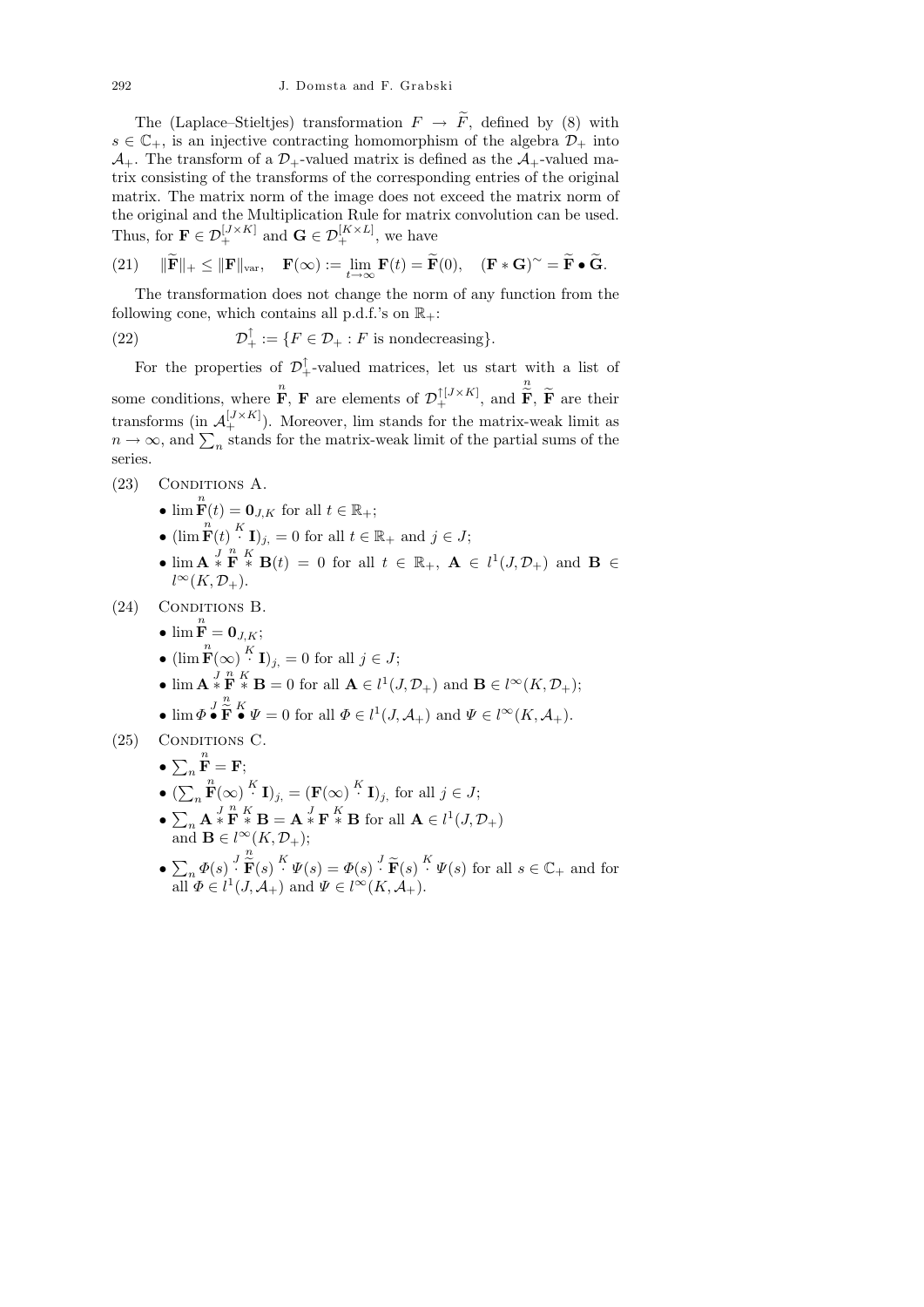PROPOSITION 2. For uniformly bounded sequences  $\mathbf{\overline{F}}$ , the statements of each of the above Conditions are mutually equivalent. Moreover, Conditions C are essentially stronger than Conditions B, and the latter are essentially stronger than Conditions A.

4. The renewal kernels and renewal equations. With the notation of Section 3, we introduce

DEFINITION 2. An  $\mathbb{R}_+$ -valued  $(J, K)$ -matrix q is said to be [sub]stochastic if

$$
(\mathbf{q}^{K} \mathbf{I})_{j} = 1 \quad [\text{resp.} \le 1] \quad \text{for } j \in J.
$$

Moreover, a  $\mathcal{D}_+^{\uparrow}$ -valued matrix **Q** is said to be a [*sub*]*renewal kernel* (on  $J \times K$ ) if  $\mathbf{Q}(\infty)$  is [sub]stochastic.

The set of all stochastic [substochastic] matrices is denoted by  $p(J, K)$  $[q(J, K)]$ , respectively. The set of all renewal [subrenewal] kernels is denoted by  $\mathcal{P}(J,K)$  [Q(J,K), respectively]. Correspondingly,  $\mathcal{P}$  [resp. Q] denotes the family of all [sub-]p.d.f.'s concentrated on  $\mathbb{R}_+$ .

PROPOSITION 3. (i)  $p(J, K) \subset q(J, K) \subset \mathbb{R}_+^{[J \times K]}$  and  $\mathcal{P}(J, K) \subset \mathcal{Q}(J, K)$  $\subset \mathcal{D}_+^{\uparrow [J \times K]}.$ 

(ii) For every [sub]stochastic matrix  $\mathbf{q} \in p(J, K)$  [resp.  $\mathbf{q} \in q(J, K)$ ], we have

- $\|\mathbf{q}\| = \|\mathbf{q}^K \mathbf{I}\| = 1$  [resp.  $\leq 1$ ],
- every submatrix of  $q$  is substochastic.

(iii) For every [sub]renewal kernel  $\mathbf{Q} \in \mathcal{P}(J, K)$  [resp.  $\mathbf{Q} \in \mathcal{Q}(J, K)$ ], we have

- $\mathbf{Q}(t) \in q(J, K)$  for  $t \in \mathbb{R}$  and  $\widetilde{\mathbf{Q}}(s) \in q(J, K)$  for  $s \in \mathbb{R}_+$ ,
- $||\mathbf{Q}||_{\text{var}} = ||\mathbf{Q}(\infty)|| = ||\mathbf{Q}(\infty)|^K \mathbf{I}|| = ||\widetilde{\mathbf{Q}}(0)|| = 1$  [resp.  $\leq 1$ ],
- every submatrix of Q is a subrenewal kernel.
- (iv) The matrix product of two [sub]stochastic matrices is [sub]stochastic.
- (v) The matrix convolution of two  $|sub|$  renewal kernels is  $|sub|$  renewal.

The matrices of transition moment's d.f.'s and the matrices of transition moments of degree  $l \in \mathbb{R}_+$  of the renewal kernel **Q** are given by (cf. (10))

$$
(26) \quad \mathbf{Q}^{(l)} := [Q_{j,k}^{(l)}; (j,k) \in J \times K], \quad \mathbf{q}^{(l)} := \mathbf{Q}^{(l)}(\infty) \subset \overline{\mathbb{R}}_+ = \mathbb{R}_+ \cup \{\infty\}.
$$

Then  $\mathbf{q}^{(0)} = \mathbf{Q}(\infty) \in p(J, K)$  consists of transition probabilities of Q. The column

(27) 
$$
\mathbf{G} = \mathbf{Q}^{K} \mathbf{I} = \Big[ \sum_{k \in K} Q_{j,k}; j \in J \Big] \in \mathcal{P}(J, \sharp)
$$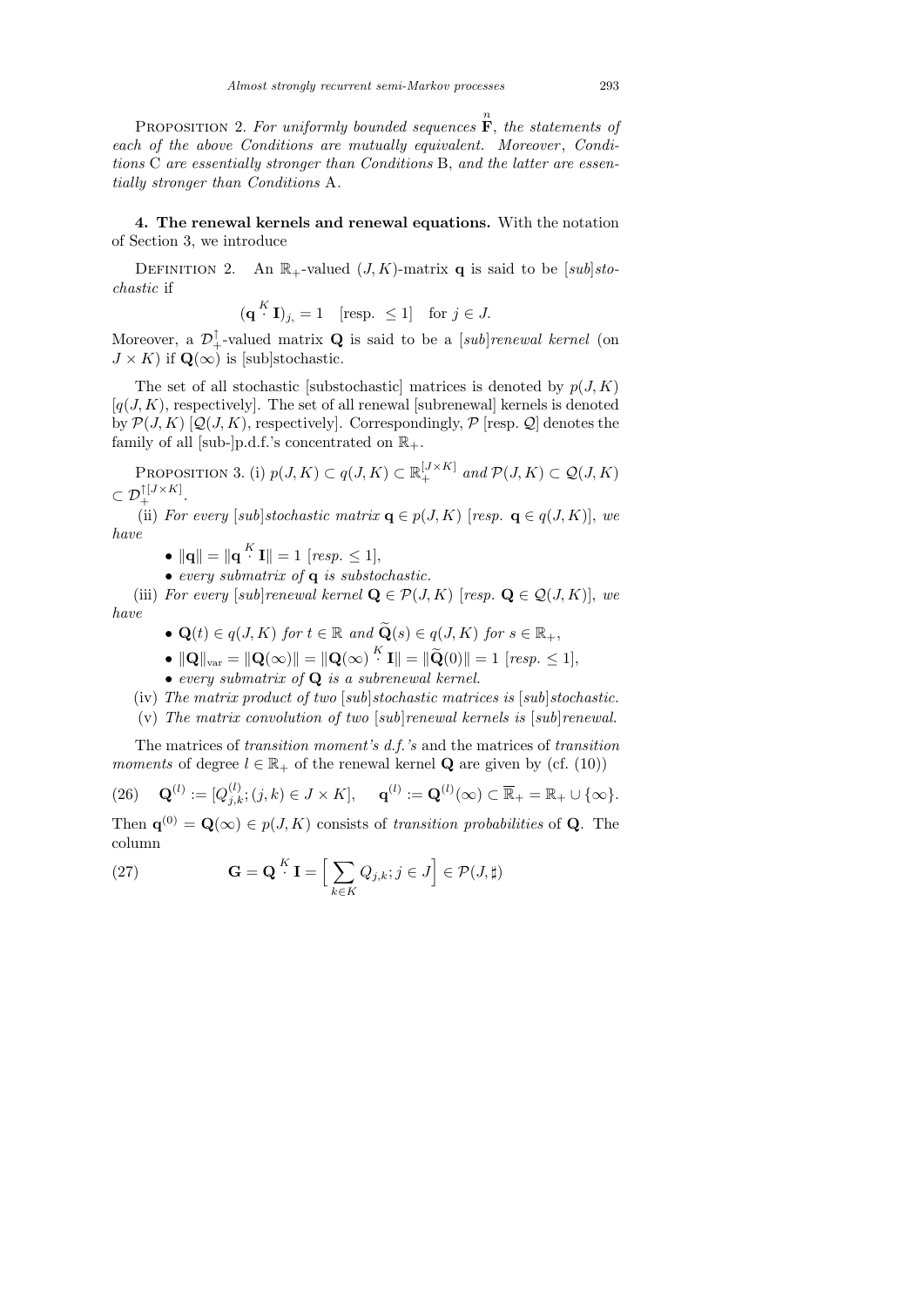consists of unconditional p.d.f.'s assigned to **Q**. The symbols  $\mathbf{G}^{(l)}$  and  $\mathbf{g}^{(l)} := \mathbf{G}^{(l)}(\infty)$  stand for the corresponding J-columns of unconditional moment's d.f.'s and unconditional moments, respectively.

Sometimes, we also need the matrix  $\bf{F}$  of *conditional transition p.d.f.'s* related to Q by

(28) 
$$
Q_{j,k} = q_{j,k} F_{j,k} \quad \text{for } (j,k) \in J \times K, \mathbf{F} \in \mathcal{P}^{J \times K}.
$$

Till the end of this section,  $J$  is fixed and we assume that

(29) 
$$
\mathbf{Q} \in \mathcal{Q}(J, J), \quad \mathbf{1} = \mathbf{1}_{J, J}, \quad \mathbf{I} = \mathbf{I}_{J,}, \quad \mathbf{0} = \mathbf{0}_{J,}.
$$

Also, we omit the prefix "mw-" indicating matrix-weak convergence.

In the main part of this work, some probabilities depending on "time"  $t$ , if collected in a column, say

$$
\mathbf{U} = [U_j(t); j \in J]' \in \mathcal{D}_+^{J \times \sharp},
$$

are shown to form a bounded solution of the renewal equation

(30) 
$$
\mathbf{U} = \mathbf{Q} \cdot \mathbf{U} + \mathbf{V}, \text{ where } \mathbf{V} \in \mathcal{D}_{+}^{[J \times \sharp]}.
$$

PROPOSITION 4 (a uniqueness theorem for the renewal equation). The renewal equation (30) has at most one bounded solution  $\mathbf{U} \in \mathcal{D}_{+}^{[J \times \sharp]}$  whenever  $\mathbf{Q}^{*n}(t)$  converges to  $\mathbf{0}_{J,J}$  for  $t \in \mathbb{R}_+$ .

P r o o f. The difference  $\mathbf{W} \in \mathcal{D}_{+}^{[J \times J]}$  of any two bounded solutions of (30) satisfies  $\mathbf{W}(t) = \mathbf{Q}^{*m} * \mathbf{W}(t)$  for  $t \in \mathbb{R}_+$  and  $m \in \mathbb{N}$ . The equivalence of Conditions A (cf. Proposition 2) implies that  $\mathbf{W}(t) = \lim_{m \to \infty} \mathbf{Q}^{*m} \cdot^J \mathbf{W}(t) =$  $\mathbf{0}_J$ .

In order to describe the solutions of (30), we use the Neumann series for inverse matrices. By monotonicity arguments, the case of  $\mathcal{D}_+^{\uparrow}$ -valued matrices reduces to  $\mathbb{R}_+$ -valued matrices. The essential fact is

LEMMA 1. For every  $\mathbf{q} \in q(J, J)$ ,

$$
\mathbf{s} := \sum_{m=0}^{\infty} \mathbf{q}^{m} \in \mathbb{R}^{[J \times J]} \quad \text{iff} \quad \mathbf{v} := (\mathbf{1} - \mathbf{q})^{-1} \in \mathbb{R}^{[J \times J]}.
$$

In that case,  $s = v$ .

Proof. According to Proposition 2 applied to  $\mathbf{F}(t) = \mathbf{q}^n$ , where  $n \in \mathbb{R}$ N and  $t \in \mathbb{R}_+$ , **q**<sup>*n*</sup> converges to **0**<sub>*J*</sub>*J* whenever the series is convergent. Therefore

$$
\mathbf{s} \cdot (\mathbf{1} - \mathbf{q}) = (\mathbf{1} - \mathbf{q}) \cdot \mathbf{s} = \sum_{m=0}^{\infty} \mathbf{q}^{m} \cdot (\mathbf{1} - \mathbf{q}) = \lim_{n \to \infty} (\mathbf{1} - \mathbf{q}^{n}) = \mathbf{1}.
$$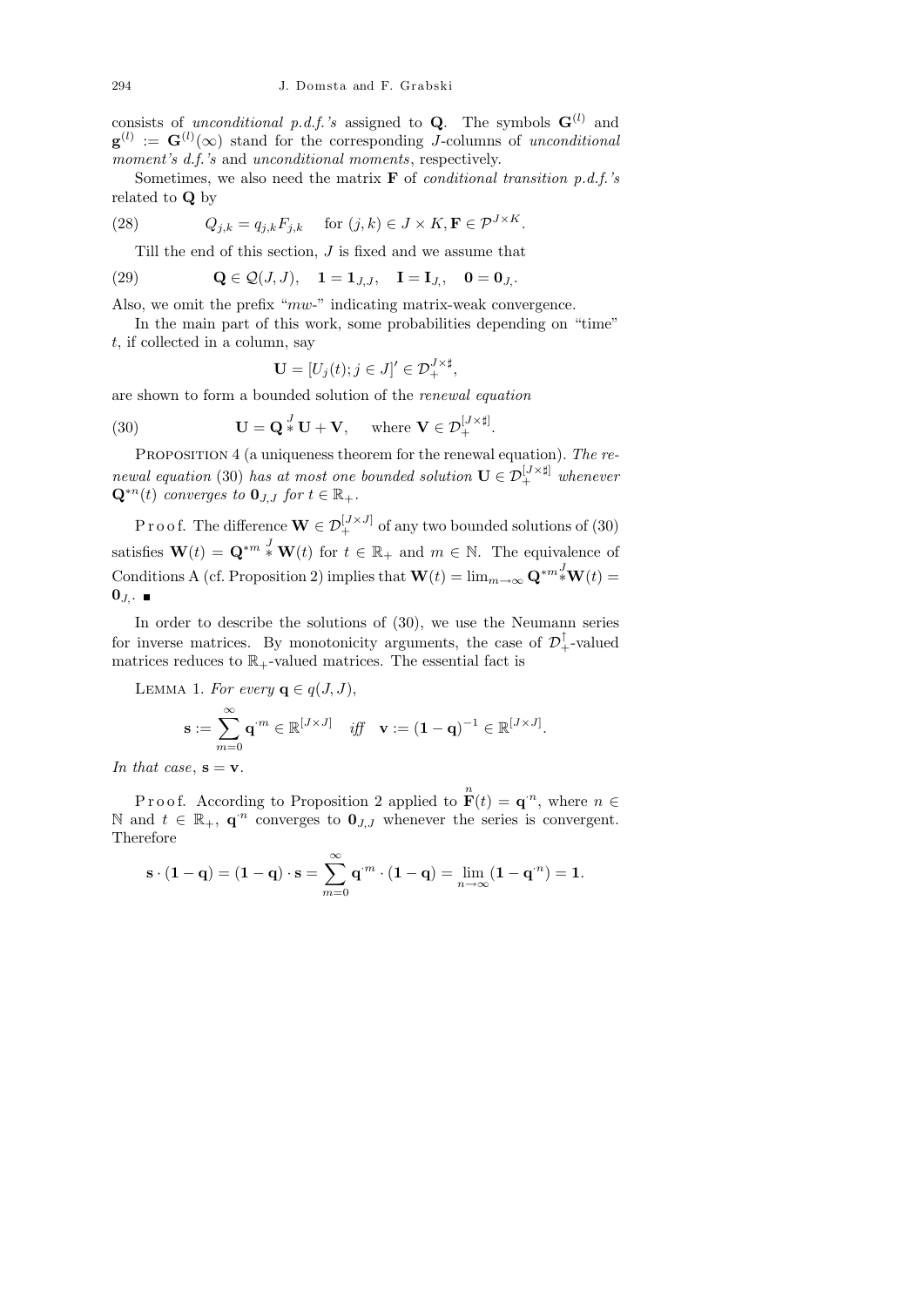On the other hand, for bounded  $v$ , we have

$$
\sum_{m=0}^{n-1} \mathbf{q}^{\cdot m} = \mathbf{s}_{n-1} = \mathbf{s}_{n-1} \cdot (\mathbf{1} - \mathbf{q}) \cdot \mathbf{v} = (\mathbf{1} - \mathbf{q}^{\cdot n}) \cdot \mathbf{v}.
$$

Therefore,  $||\mathbf{s}_{n-1}|| \leq 2||\mathbf{v}||$  and the limits of the elements  $s_{n;j,k}$  of  $\mathbf{s}_n$  form a bounded matrix. Again by Proposition 2, the first condition and the equality  $\mathbf{s} = \mathbf{v}$  follow.

In a similar way, one can prove that

Lemma 2. If the series

(31) 
$$
\mathbf{U} = \sum_{m=0}^{\infty} \mathbf{Q}^{*m} \frac{J}{*} \mathbf{V}
$$

is convergent in  $\mathcal{D}_+^{[J\times\sharp]}$ , then **U** is a bounded solution of (30).

Combining Lemmas 1 and 2 with Propositions 2 and 4, we come to the following

COROLLARY 1. Let the subrenewal kernel  $\mathbf{Q} \in \mathcal{Q}(J, J)$  satisfy

$$
(\mathbf{1} - \mathbf{Q}(\infty))^{-1} \in \mathbb{R}^{[J \times J]}.
$$

Then the sufficient condition of Proposition 4 is satisfied. Moreover, for every  $\mathbf{V}, \mathbf{U} \in \mathcal{D}_{+}^{[J \times \sharp]}$ , formula (31) and equation (30) are equivalent and imply that

$$
\widetilde{\mathbf{U}}(a) = (\mathbf{1} - \widetilde{\mathbf{Q}}(a))^{-1} \cdot \widetilde{\mathbf{V}}(a) = \sum_{m=0}^{\infty} (\widetilde{\mathbf{Q}}(a))^{m} \cdot \widetilde{\mathbf{V}}(a) \quad \text{for } a \in \mathbb{R}_{+}.
$$

For the evaluation or estimation of the series of Corollary 1 we follow Korolyuk and Turbin [6]. We consider perturbed stochastic matrices, say,

$$
\mathbf{p} \in p(J, J).
$$

Let us assume that the transition probability matrix **p** of a Markov chain on  $J$  satisfies

(33) some 
$$
\pi \in p(\sharp, J)
$$
 satisfies:  $\pi^J \mathbf{I} = 1$ ,  $\pi^J \mathbf{p} = \pi$  and

(34) 
$$
\mathbf{\Lambda} = (\mathbf{1} - \mathbf{p} + \mathbf{\Pi})^{-1} \in \mathbb{R}_{+}^{[J \times J]}, \text{ i.e. } \lambda := \|\mathbf{\Lambda}\| < \infty,
$$

where  $\Pi := \mathbf{I} \cdot \boldsymbol{\pi} \in p(J, J)$ . Then the chain is said to be *strongly recurrent*. In particular, there is exactly one stationary p.d. of such a chain and it is equal to  $\pi$ . For these facts and the following lemma, see [6] and [11].

Lemma 3 (a perturbation theorem for stochastic matrices). In terms of  $(32)$ – $(34)$ , let **h** satisfy

(a) 
$$
\mathbf{h} \in \mathbb{R}^{[J \times J]} \quad and \quad \chi := \boldsymbol{\pi}^J \mathbf{h}^J \mathbf{I} \neq 0,
$$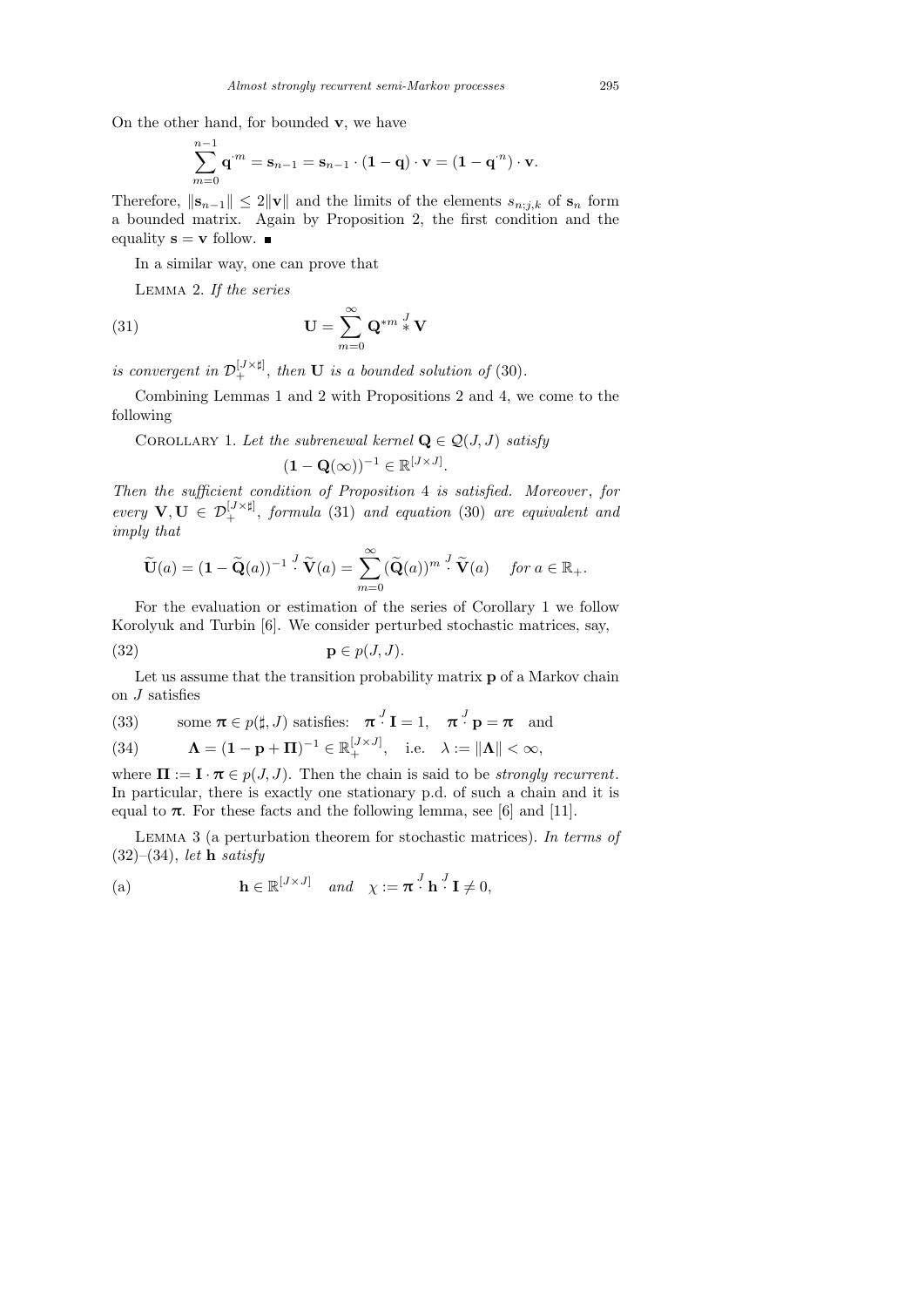296 J. Domsta and F. Grabski

(b) 
$$
r := \lambda \left( 1 + \frac{\|\boldsymbol{\pi}^{\cdot l}\mathbf{h}\|}{|\chi|} \right) \left( 1 + \frac{\|\mathbf{h}^{\cdot l}\mathbf{I}\|}{|\chi|} \right) \|\mathbf{h}\| < 1.
$$

Then the inverse matrix of  $1 - p + h$  exists in  $\mathbb{R}^{[J \times J]}$  and it is given by

(i) 
$$
(\mathbf{1}-\mathbf{p}+\mathbf{h})^{-1}=\chi^{-1}\cdot\Pi+(\mathbf{1}+\mathbf{T}^{J}\mathbf{h})^{-1}^{J}\mathbf{T},
$$

where

$$
\mathbf{T} := \mathbf{A} \cdot \mathbf{A} \cdot \mathbf{B}, \quad \mathbf{A} := \mathbf{1} - \chi^{-1} \mathbf{\Pi} \cdot \mathbf{b}, \quad \mathbf{B} := \mathbf{1} - \chi^{-1} \cdot \mathbf{h} \cdot \mathbf{B}.
$$

Moreover ,

(ii) 
$$
\|({\bf 1} + {\bf T}^{J} {\bf h})^{-1}^{J} {\bf T} \| \le r(1-r)^{-1} \|{\bf h}\|^{-1}.
$$

5. Semi-Markov processes. Let  $K$  be an at most countable state space and assume that

(35) 
$$
\mathbf{p}^{(0)} = [p_j^{(0)}; j \in K] \in p(K, K), \mathbf{Q} = [Q_{j,k}; (j,k) \in K \times K] \in \mathcal{P}(K, K).
$$

The renewal kernel **Q** and the p.d.  $p^{(0)}$  allow us to construct a homogeneous two-dimensional Markov chain

(36) 
$$
(\vartheta,\xi) := ((\vartheta_m,\xi_m); m \in \mathbb{N}) \in (\mathbb{R}_+ \times K)^{\mathbb{N}} \text{ w.p. 1,}
$$

satisfying the following equalities for  $m \in \mathbb{N}$ ,  $u \in \mathbb{R}$  and  $k \in K$ :

(37) 
$$
\Pr{\vartheta_{m+1} \le u, \xi_{m+1} = k | \vartheta_m, \xi_m} = Q_{\xi_m, k}(u) \text{ w.p. 1, and}
$$
  
 $\Pr{\vartheta_0 = 0, \xi_0 = j} = p_j^{(0)}, \quad j \in K.$ 

As a direct consequence of the defining conditions (26)–(28) and (37), we get

(38) 
$$
\Pr\{\xi_0 = j_0, \ \xi_l = j_l \text{ and } \vartheta_l \le u_l \text{ for } l = 1, ..., m\}
$$

$$
= p_{j_0}^{(0)} \prod_{l=1}^m Q_{j_{l-1},j_l}(u_l) = p_{j_0}^{(0)} \prod_{l=1}^m q_{j_{l-1},j_l} F_{j_{l-1},j_l}(u_l).
$$

Then we define w.p. 1

(39) 
$$
(\tau, \xi) := ((\tau_m, \xi_m); m \in \mathbb{N}) : \Omega \to (\mathbb{R}_+ \times K)^{\mathbb{N}}, \text{ where}
$$

$$
\tau_m = \sum_{l=1}^m \vartheta_l \text{ for } m \in \mathbb{N}, \quad \tau_\infty = \lim_{m \to \infty} \tau_m = \sup \{ \tau_m : m \in \mathbb{N} \},
$$

and

(40) 
$$
X(\cdot) := (X(t) = \xi_{\nu(t)}; 0 \le t < \tau_{\infty}),
$$
 where  $\nu(t) := \sum_{m=1}^{\infty} \chi_{[0,t]}(\tau_m).$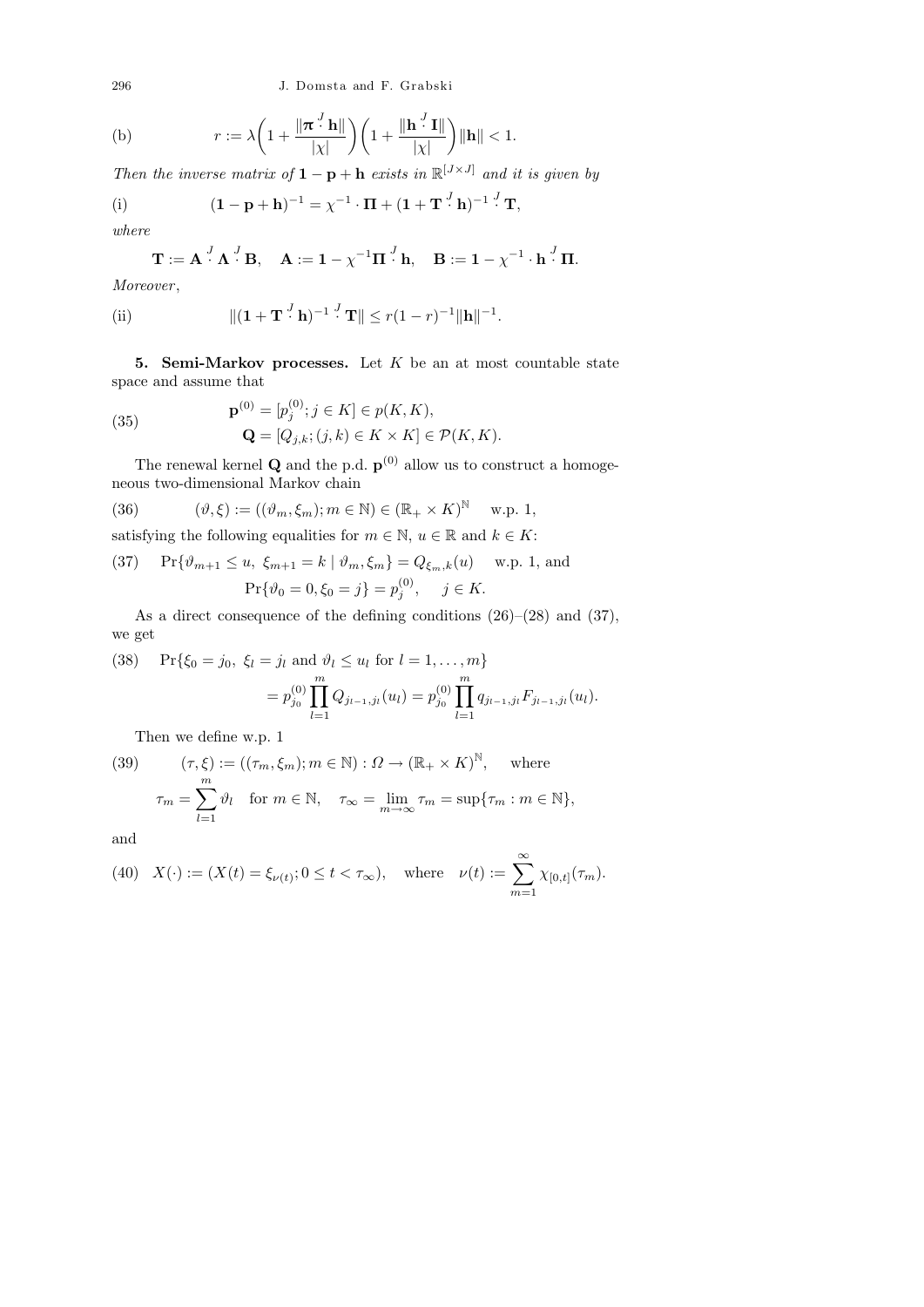DEFINITION 3. The sequence  $(\tau, \xi)$  given by (39) is called a *Markov renewal chain* on K with the initial p.d. of  $\xi$  equal to  $\mathbf{p}^{(0)}$ , related to the renewal kernel Q. The r.v.'s  $\tau_m$ ,  $\xi_m$  and  $\vartheta_m$  are called the *instant*, the *state* of the mth renewal and the distance between mth consecutive renewals, respectively.

The process  $X(\cdot) = (X(t); t \in [0, \tau_{\infty}))$  with random duration  $\tau_{\infty}$  given by  $(39)-(40)$  is called a *homogeneous semi-Markov process* (HSMP) on K, generated by the Markov renewal chain  $(\tau, \xi)$  related to the renewal kernel Q.

The name of  $(\tau, \xi)$  is justified by the first part of the following list of standard properties of HSMP.

PROPOSITION 5. (i)  $(\tau, \xi)$  is a Markov chain and for  $m \in \mathbb{N}$ ,  $u \in \mathbb{R}_+$  and  $k \in K$ , the following holds w.p. 1:

- $Pr{\tau_{m+1} \leq u, \xi_{m+1} = k | \tau_m, \xi_m} = Q_{\xi_m, k}(u \tau_m),$
- $\tau_0 = 0 \leq \tau_1 \leq \tau_2 \leq \ldots,$
- $\nu(t) = m$  iff  $\tau_m \leq t < \tau_{m+1}$ , and  $\tau_\infty > t$  iff  $\nu(t) < \infty$ ,
- the sample paths of  $X(\cdot)$  are right-continuous and constant between the instants of the renewals,
- the points of discontinuity  $\sigma_l, l \in \mathbb{N}, \sigma_0 := 0$ , of  $X(\cdot)$  form a (finite or infinite) subsequence of  $\{\tau_0, \tau_1, \tau_2, \ldots\}.$

(ii) If additionally  $\mathbf{Q}(0) = \mathbf{0}_{K,K}$  (each entry of  $\mathbf{Q}$  is continuous at 0), then we also have:

- $\tau$  is strictly increasing (and tends to  $\tau_{\infty} \leq \infty$  as  $n \to \infty$ ),
- $X(\tau_m) = \xi_m$ ,
- $\{\sigma_0, \sigma_1, \sigma_2, ...\} = \{\tau_0, \tau_1, \tau_2, ...\}$  whenever  $q_{k,k} = 0$  for  $k \in K$ .

COROLLARY 2. (i)  $\xi = (\xi_m; m \in \mathbb{N}) : \Omega \to K^{\mathbb{N}}$  is a Markov chain with  ${\bf p}^{(0)}$  as initial p.d. and with the stochastic matrix  ${\bf q}$  as transition probability matrix; in particular,

$$
\Pr\{\xi_{m+1}=j \mid \xi_0, \xi_1, \ldots, \xi_{m-1}, \xi_m\}=q_{\xi_m,j}.
$$

(ii) The distances  $\vartheta = (\vartheta_m; m \in \mathbb{N})$  are conditionally independent with respect to the  $\sigma$ -field generated by  $\xi$  in the following sense:

$$
\Pr\{\vartheta_1 \le u_1, \dots, \vartheta_{m+1} \le u_{m+1} \mid \xi_0, \xi_1, \dots, \xi_{M-1}, \xi_M\}
$$
\n
$$
= \begin{cases}\n\prod_{l=1}^m F_{\xi_{l-1}, \xi_l}(u_l) G_{\xi_m}(u_{m+1}) & \text{if } M = m, \\
\prod_{l=1}^{m+1} F_{\xi_{l-1}, \xi_l}(u_l) & \text{if } M > m.\n\end{cases}
$$

(iii) For  $m \in \mathbb{N}$ ,  $t \in \mathbb{R}_+$  and  $J_0, J_1, \ldots, J_m \subset K$  we also have

 $\Pr{\tau_m \leq t \text{ and } \xi_l \in J_l \text{ for } l = 0, 1, \ldots, m\}}$ 

$$
=\mathbf{p}^{(0)}\stackrel{J_0}{\cdot}\mathbf{Q}\stackrel{J_1}{\ast}\mathbf{Q}\stackrel{J_2}{\ast}\dots\stackrel{J_{m-1}}{\ast}\mathbf{Q}(t)\stackrel{J_m}{\cdot}\mathbf{I},
$$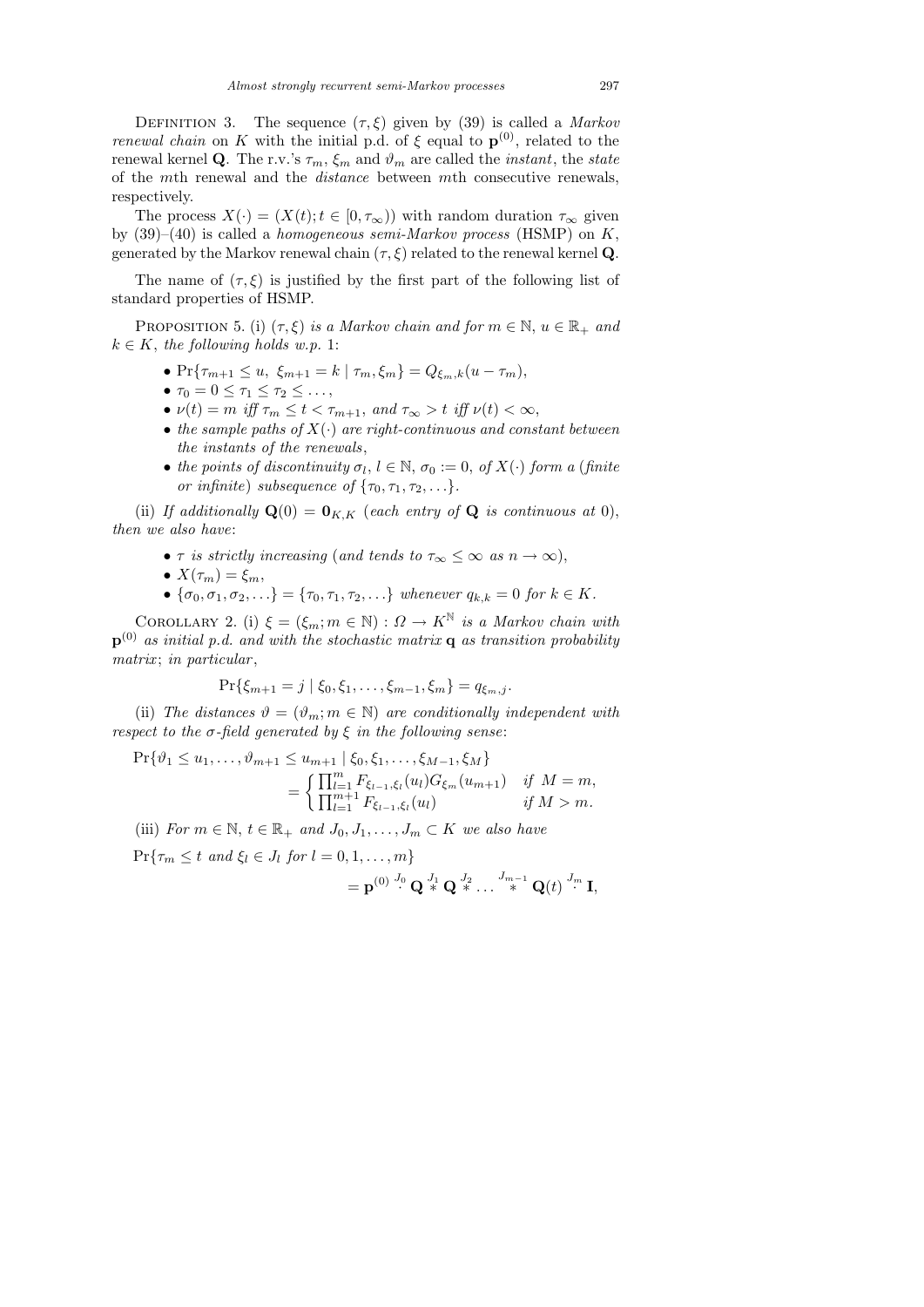298 J. Domsta and F. Grabski

 $\Pr{\tau_m \leq t < \tau_{m+1} \text{ and } \xi_l \in J_l \text{ for } l = 0, 1, \ldots, m\}}$ 

$$
=\mathbf{p}^{(0)} \stackrel{J_0}{\cdot} \mathbf{Q} \stackrel{J_1}{\ast} \mathbf{Q} \stackrel{J_2}{\ast} \dots \stackrel{J_{m-1}}{\ast} \mathbf{Q} \stackrel{J_m}{\ast} (\mathbf{I}-\mathbf{G})(t).
$$

(iv) If  $\mathbf{Q}(0) = \mathbf{0}_{K,K}$ , then the equalities of (i)–(iii) remain valid with  $\xi_l$ replaced by  $X(\tau_l)$ ,  $l \in \mathbb{N}$ .

R e m a r k 2. The central equality of (ii) of Proposition 5 justifies the name of the embedded Markov chain used for  $\xi_m = X(\tau_m)$ ,  $m \in \mathbb{N}$ . But even if  $\tau$  is not strictly increasing, the above equality with  $\sigma$  substituted for  $\tau$  defines a Markov chain, possibly related to another renewal kernel. This implies non-uniqueness of the renewal kernel corresponding to a given HSMP.

6. The first exit from a subset. We keep the assumptions and notation  $(35)–(40)$ . In order to avoid some unnecessary complexity, we assume that

$$
\mathbf{Q}(0) = \mathbf{0}_{K,K}.
$$

Then the instant of the first exit of the HSMP  $X(\cdot)$  from  $J, J \subset K$ , is defined by

(42) 
$$
T_J := \begin{cases} 0 & \text{if } X(0) \in K \setminus J, \\ \sup\{t : t < \tau_\infty, \ X(u) \in J \text{ for } u \le t\} & \text{if } X(0) \in J. \end{cases}
$$

According to Proposition 5 and Corollary 2,

(43)  $T_J = \tau_{\nu_J}$ 

where

$$
T_J=\tau_{\nu_J},
$$

$$
\nu_J = \begin{cases} 0 & \text{if } \xi_0 \in K \setminus J, \\ \sup\{n \in \mathbb{N} : \xi_l \in J \text{ for } l = 0, 1, \dots, n - 1\} & \text{if } \xi_0 \in J. \end{cases}
$$

Before we evaluate the sub-p.d.f. of  $T_J$ , i.e.

(44) 
$$
F_{T_J} := (F_{T_J}(t) := \Pr\{T_J \le t\}; t \in \mathbb{R}_+) \in \mathcal{Q},
$$

let us compare it to

(45) 
$$
F_{T_J < \tau_{\infty}} = (F_{T_J < \tau_{\infty}}(t) := \Pr\{T_J \le t, T_J < \tau_{\infty}\}; t \in \mathbb{R}_+) \le F_{T_J}.
$$

PROPOSITION 6. The following conditions are equivalent:

$$
\nu_J < \infty \quad w.p. \; 1;
$$

(ii) 
$$
T_J < \tau_\infty \quad w.p. 1;
$$

(iii) 
$$
F_{T_J < \tau_\infty} = F_{T_J};
$$

(iv) 
$$
F_{T_J < \tau_\infty}(\infty) := \lim_{t \to \infty} F_{T_J < \tau_\infty}(t) = 1.
$$

P r o o f. The implications (i)⇔(ii)⇔(iii)⇒(iv) are direct consequences of (41)–(45) and the finiteness of all instants  $\tau_0 < \tau_1 < \tau_2 < \ldots$  (cf.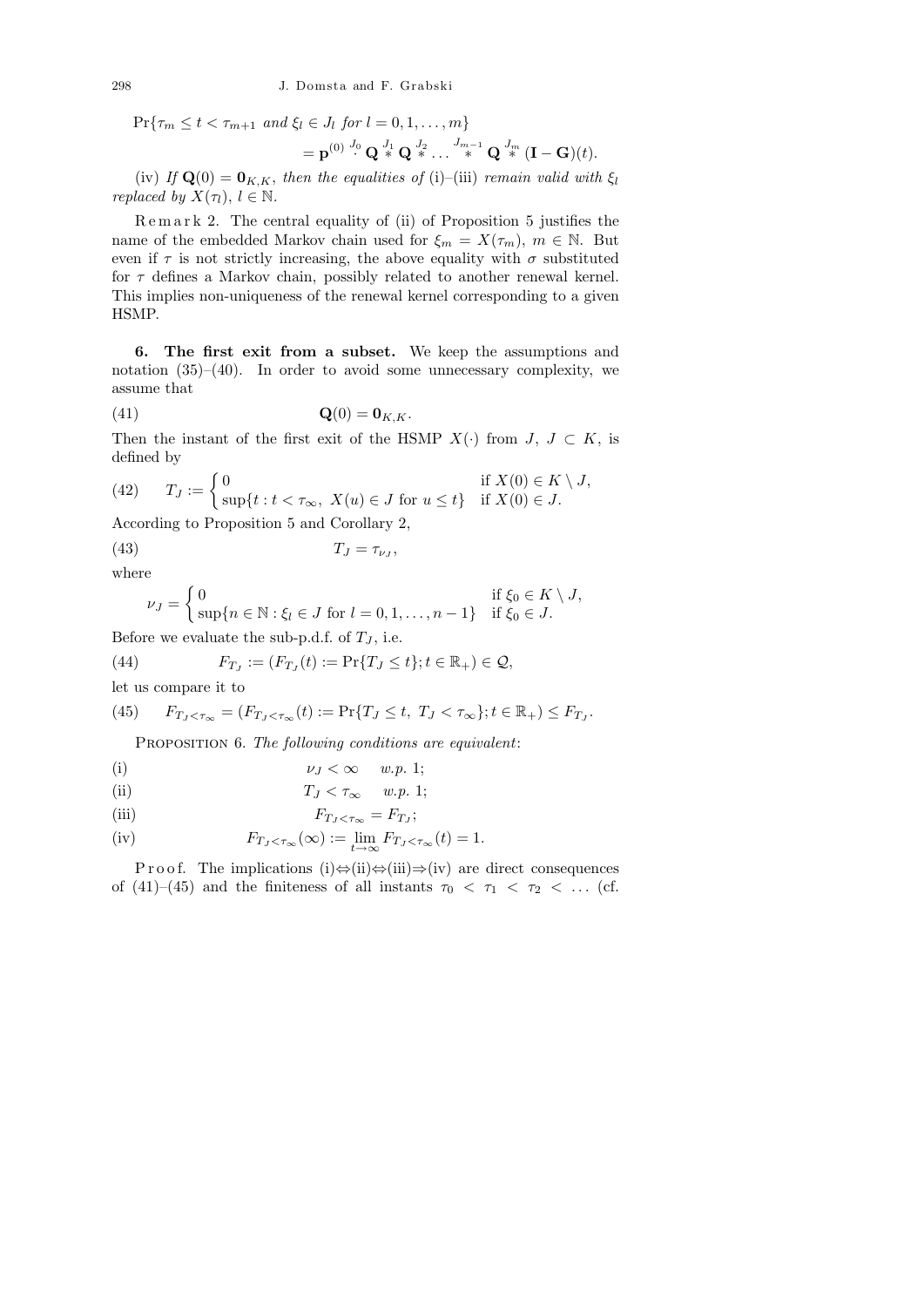Proposition 5). If (iv) holds, then  $Pr{\nu_J=\infty}$  is not greater than  $Pr{\nu_J=\infty}$ or  $T_J > t$ } = 1 –  $F_{T_J < \tau_\infty}(t) \to 0$  as  $t \to \infty$ .

By the definition of  $T_J$  and Corollary 2, for  $t \in \mathbb{R}_+$ ,  $F_{T_J < \tau_\infty}(t)$  equals

(46) 
$$
\Pr\{\xi_0 \in K \setminus J\} + \sum_{m=0}^{\infty} \Pr\{\tau_{m+1} \le t, \xi_0, \dots, \xi_m \in J, \xi_{m+1} \in K \setminus J\}
$$

$$
= \mathbf{p}^{(0)} \stackrel{K \setminus J}{\cdot} \mathbf{I} + \mathbf{p}^{(0)} \stackrel{J}{\cdot} \mathbf{F}_{J}(t),
$$

where

(47) 
$$
\mathbf{F}_{J,} := \sum_{m=0}^{\infty} ((\mathbf{Q}_{J,J})^{*m} * \mathbf{Q}_{J,K\setminus J} \cdot \mathbf{I}_{K\setminus J}) \in \mathcal{Q}(J,).
$$

Moreover, for  $t\in\mathbb{R}_+\cup\{\infty\}$  we have

(48) 
$$
F_{T_J}(t) - F_{T_J < \tau_\infty}(t) = \Pr{\tau_\infty \le t, \ \nu_J = \infty}
$$

$$
= \lim_{m \to \infty} \Pr{\tau_m \le t, \ \nu_J > m} = \lim_{m \to \infty} \mathbf{p}^{(0)} \cdot (\mathbf{Q}_{J,J})^{*m}(t) \cdot \mathbf{I}.
$$

In particular, taking  $t = \infty$  in the last two equalities, we get

(49) 
$$
\Pr\{\nu_J = \infty\} = \lim_{m \to \infty} \mathbf{p}^{(0)} \cdot (\mathbf{q}_{J,J})^{m} \cdot \mathbf{I}.
$$

Note that Corollary 2 implies

PROPOSITION 7.

(i) 
$$
\Pr\{X(t) \in J, \ \tau_{\infty} > t\} = \sum_{m=0}^{\infty} \Pr\{\tau_m \le t < \tau_{m+1}, \ \xi_m \in J\}
$$

$$
= \mathbf{p}^{(0)} \stackrel{K}{\cdot} \sum_{m=0}^{\infty} \mathbf{Q}^{*m} \stackrel{J}{*} (\mathbf{I} - \mathbf{G})(t),
$$
(ii) 
$$
\Pr\{\tau_{\infty} > t\} = 1 - \lim_{m \to \infty} \mathbf{p}^{(0)} \stackrel{K}{\cdot} \mathbf{Q}^{*m}(t) \stackrel{K}{\cdot} \mathbf{I},
$$

(iii) 
$$
\Pr{\tau_{\infty} = \infty} = 1 - \lim_{t \to \infty} \lim_{m \to \infty} \mathbf{p}^{(0)} \cdot \mathbf{Q}^{*m}(t) \cdot \mathbf{I},
$$

(iv) 
$$
Pr{\tau_{\infty} = \infty, \nu_J = \infty}
$$
  
=  $Pr{\nu_J = \infty} - \lim_{t \to \infty} \lim_{m \to \infty} p^{(0)} \cdot (Q_{J,J})^{*m}(t) \cdot J$  I.

COROLLARY 3. The J-column  $\mathbf{F}_J$ , given by (47) satisfies the renewal equation

(i) 
$$
\mathbf{F}_{J} = \mathbf{Q}_{J,J} * \mathbf{F}_{J} + \mathbf{Q}_{J,K \setminus J} * \mathbf{I}_{K \setminus J}.
$$

If additionally  $\mathbf{1}_{J,J} - \mathbf{q}_{J,J}$  with  $\mathbf{q}_{J,J} = \mathbf{Q}_{J,J}(\infty)$  is invertible in  $\mathbb{R}^{[J \times J]}_+$ , then

(ii) 
$$
\widetilde{\mathbf{F}}_{J_s}(s) = (\mathbf{1}_{J,J} - \widetilde{\mathbf{Q}}_{J,J}(s))^{-1} \cdot \widetilde{\mathbf{Q}}_{J,K\setminus J}(s) \cdot \mathbf{I}_{K\setminus J_s}
$$
 for  $s \in \mathbb{C}_+$ ,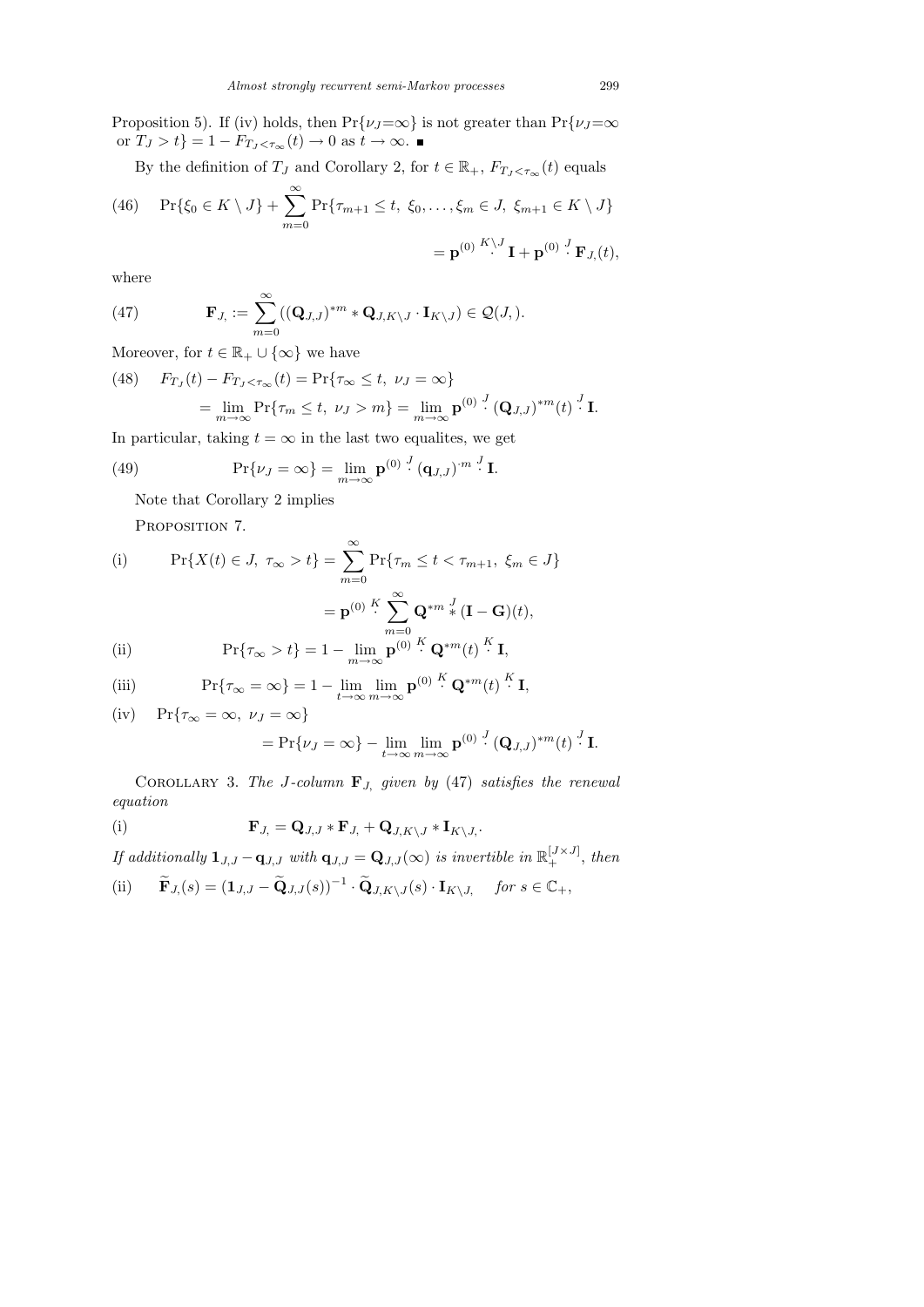where

$$
(\mathbf{1}_{J,J}-\widetilde{\mathbf{Q}}_{J,J}(s))^{-1}=\sum_{m=0}^{\infty}(\widetilde{\mathbf{Q}}_{J,J}(s))^{m}\in\mathbf{C}_{+}^{[J,J]}\quad\text{ for }s\in\mathbb{C}_{+};
$$

(iii)  $F_{T_J} = F_{T_J < \tau_\infty} = \mathbf{p}^{(0)} \cdot^J \mathbf{F}_{J} \in \mathcal{P}$  whenever  $X(0) \in J$  w.p. 1.

P r o o f. For (i) and (ii), use Corollary 1 of Section 4. According to it and (49),  $\nu_J < \infty$  w.p. 1. Therefore, Proposition 6 is applicable, leading to the first equality in (iii) for every initial p.d. (of  $\xi_0$ ). For processes starting in J, (46) gives us the second equality in (iii).  $\blacksquare$ 

 $R$ e m a r k 3. The p.d. of the time to the first exit from a subset  $J$ depends on the renewal kernel through the submatrices  $\mathbf{Q}_{J,J}$  and  $\mathbf{Q}_{J,\dagger}$  :=  $\mathbf{Q}_{J,K\setminus J} \cdot \mathbf{I}_{K\setminus J}$ , only. In other words, the time  $T_J$  to the first exit will have the same p.d. if K and  $\mathbf{Q}_{J,K\setminus J}$  are replaced by  $J \cup \{\sharp\}$  and  $\mathbf{Q}_{J,\sharp}$ , respectively. Moreover, one can assume without loss that the states of  $K \setminus J$  which are represented by  $\sharp$  are all absorbing.

7. The limit theorem for the first exit. Our goal is to analyse the limit p.d. of the first exit times for a sequence  $\overline{X}(\cdot)$ ,  $n \in \mathbb{N}$ , of HSMProcesses on a common at most countable state space  $K$ . They all have the same initial p.d. concentrated on a subset, say J, of the state space, not equal to K. Therefore without loss we assume that (cf. Remark 3 in Section 6)

(50)  $J \neq \emptyset$ , J is at most countable,  $K = J \cup \{\sharp\}.$ 

The common initial p.d. is described by

(51) 
$$
\mathbf{p}^{(0)} := [\Pr\{\overset{n}{X}(0) = j; j \in K\}] \in p(\sharp, K), \text{ where } \mathbf{p}^{(0)} : \mathbf{I} = 1.
$$

For  $n \in \mathbb{N}$ , let the process  $X(\cdot)$  be related to the renewal kernel

(52) 
$$
\mathbf{Q} \in \mathcal{P}(K, K), \text{ where } \mathbf{Q}(0) = \mathbf{0}_{K, K}, \mathbf{Q}_{\sharp, J}(\infty) = \mathbf{0}_{\sharp, J}.
$$

The d.f. of our interest is then defined by the equalities (cf. Section 6)

(53) 
$$
\begin{aligned}\n\overset{n}{F}_J(t) &:= \Pr\{\overset{n}{T}_J \le t\}, \quad t \in \mathbb{R}_+, \quad \text{where} \\
\overset{n}{T}_J &= \sup\{t : t < \tau_\infty, \ X(u) \in J \text{ for } u \le t\}.\n\end{aligned}
$$

Theorem 2 below concerns sequences for which the central submatrices  $\overset{n}{\mathbf{Q}}_{J,J}$  tend to a renewal kernel

(54)  $\mathbf{P} \in \mathcal{P}(J, J)$ , where  $\mathbf{p} = \mathbf{P}(\infty) \in p(J, J)$  corresponds to a strongly recurrent Markov chain.

Thus, we can introduce the (unique) stationary p.d.  $\pi$  of the matrix **p**, the matrices  $\Lambda$ ,  $\Pi$  and the number  $\lambda$  according to (33)–(34).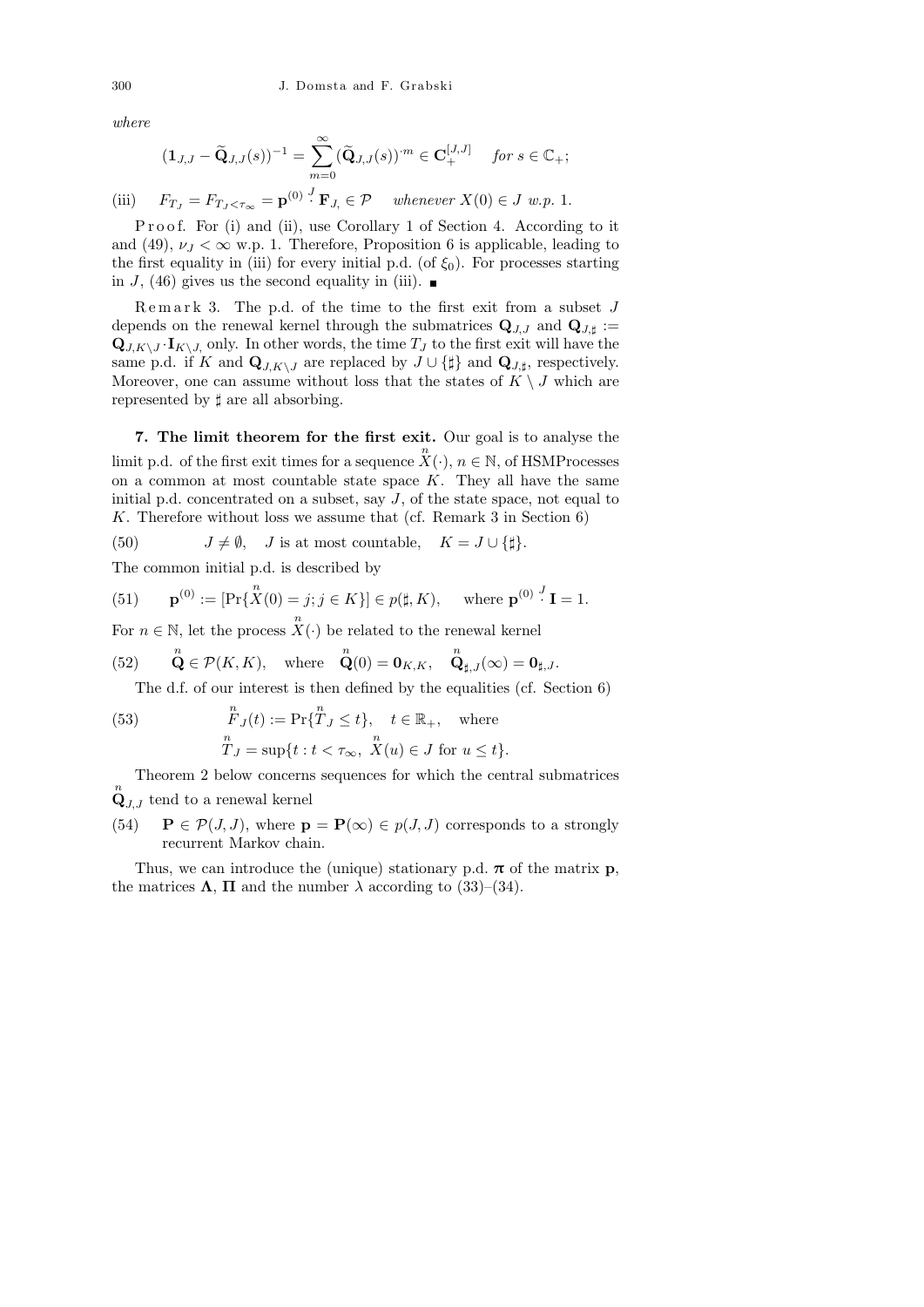The assumptions on the perturbation are expressed in terms of the stationary average p.d.f. of the distances in the limit HSMP

(55) 
$$
F_{\vartheta} := \boldsymbol{\pi}^J \mathbf{P}^J \mathbf{I} \in \mathcal{P},
$$

and the differences of transformed renewal kernels and their averages given by the following equalities:

(56) 
$$
\mathbf{H}_{\vartheta} := \mathbf{p} - \widetilde{\mathbf{P}} \in \mathcal{A}_{+}^{[J \times J]}, \quad H_{\vartheta} := \boldsymbol{\pi}^{J} \mathbf{H}_{\vartheta}^{J} \mathbf{I} = 1 - \widetilde{F}_{\vartheta} \in \mathcal{A}_{+},
$$

(57) 
$$
\mathbf{\hat{\Delta}}_{\text{in}} := \widetilde{\mathbf{P}} - \widetilde{\widetilde{\mathbf{Q}}}_{J,J} \in \mathcal{A}_{+}^{[J \times J]}, \quad \mathbf{\hat{\Delta}}_{\text{in}} := \boldsymbol{\pi}^J \cdot \mathbf{\hat{\Delta}}_{\text{in}}^{J} \mathbf{I} \in \mathcal{A}_{+},
$$

(58) 
$$
\mathbf{\Delta}_{\text{out}} := \mathbf{\tilde{Q}}_{J, \sharp} \in \mathcal{A}_{+}^{[J \times \sharp]}, \quad \mathbf{\Delta}_{\text{out}} := \pi^{\overline{J}} \mathbf{\tilde{\Delta}}_{\text{out}}^{\overline{J}} \mathbf{I} \in \mathcal{A}_{+},
$$

(59) 
$$
\varepsilon_n := \Delta_{\text{out}}(0) \quad (= \Delta_{\text{in}}(0)).
$$

THEOREM 2. Let the HSMP rocesses  $\overset{n}{X}(\cdot)$  on K and the limit renewal kernel  $P = P_{J,J}$  be given by (50)–(52) and (54), (33)–(34), respectively. In terms of (55)–(59), suppose that the renewal kernels  $\stackrel{n}{\bf Q}$  of  $\stackrel{n}{X}(\cdot)$  satisfy the following conditions:

(a) 
$$
\varepsilon_n > 0
$$
,  $\varepsilon_n \to 0$ ,  $\varepsilon_n^{-1} \varepsilon_{n+1} \to 1$ ,  $\varepsilon_n^{-1} \Delta_{\text{out}}(\varepsilon_n) \to 1$  as  $n \to \infty$ ;  
\n(b)  $\varrho^2(a) := (H_\vartheta(a))^{-2} ||\mathbf{H}_\vartheta(a)||^3 \to 0$  as  $a \to 0^+$ .

 $Moreover, suppose that the perturbation  $\overset{n}{\Delta}_{\text{in}}$  satisfy$ 

(c.1) 
$$
\Delta_{\text{in}}(a) > 0 \quad \text{for } a \in \mathbb{R}_+,
$$

and that almost uniformly with respect to  $a \in \mathbb{R}_+$ ,

(c.2) 
$$
\varepsilon_n^{-1} \Delta_{\text{in}}^n(\varepsilon_n a) \to 1 \quad \text{as } n \to \infty,
$$

(c.3) 
$$
\sigma_n^2(a) := (\tilde{\Delta}_{\text{in}}(a))^{-2} ||\tilde{\Delta}_{\text{in}}(a)||^3 \to 0 \quad \text{as } n \to \infty.
$$

(i) The following conditions are equivalent:

n

- for some constants  $c_n \to 0^+$ , the p.d.f.  $\overline{F}_J$  of  $c_n \overline{T}_J$  given by (53) is weakly convergent to a p.d.f. which is not concentrated on  $\{0\};$
- $1 \widetilde{F}_{\vartheta}$  is regularly varying at 0, with a positive degree.

(ii) Under the conditions of (i), for some constants  $c > 0$  and  $\alpha \in (0, 1]$ , the transform of the d.f.  $\overline{F}_J$  satisfies

$$
\widetilde{F}_J(c_n s) \to (1 + c s^{\alpha})^{-1}, \quad s \in \mathbb{C}_+, \quad as \ n \to \infty.
$$

P r o o f. Let us start with an arbitrary sequence  $c_n \to 0^+$  and take  $a \ge 0$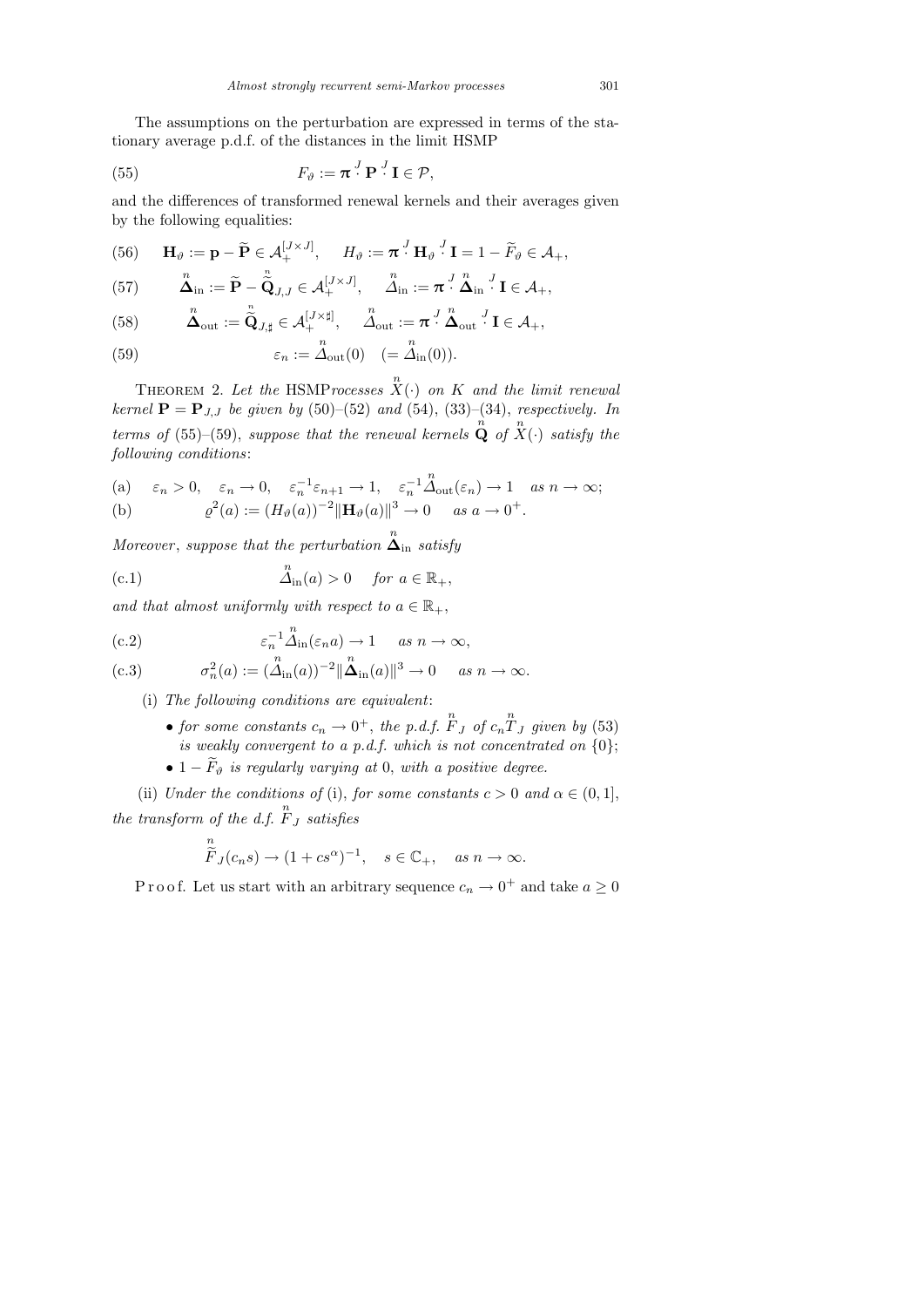in the following notation and estimates for elements of  $J \times J$ -matrices:

$$
\mathbf{h}_n(a) := \mathbf{p} - \overset{n}{\widetilde{\mathbf{Q}}}_{J,J}(c_n a) = \mathbf{H}_{\vartheta}(c_n a) + \overset{n}{\Delta}_{\text{in}}(c_n a)
$$

$$
= \overset{n}{\Delta}_{\text{in}}(0) + \overset{n}{\mathbf{q}}_{J,J} - \overset{n}{\widetilde{\mathbf{Q}}}_{J,J}(c_n a) \geq \overset{n}{\Delta}_{\text{in}}(0) = \mathbf{h}_n(0),
$$

where  $\mathbf{q}$  :=  $\mathbf{Q}(\infty)$  =  $\mathbf{Q}(0)$ . From the equalities n

$$
\widetilde{\mathbf{Q}}_{J,K}(0) \stackrel{K}{\cdot} \mathbf{I} = \widetilde{\mathbf{P}}(0) \stackrel{J}{\cdot} \mathbf{I} = \mathbf{I}_{J,} \text{ and } H_{\vartheta} = 1 - \widetilde{F}_{\vartheta},
$$

we get the following estimates for the elements of the J-columns:

$$
\mathbf{h}_n(a) \stackrel{J}{\cdot} \mathbf{I} \ge \mathbf{h}_n(0) \stackrel{J}{\cdot} \mathbf{I} = \mathbf{\overset{n}{\Delta}}_{in}(0) \stackrel{J}{\cdot} \mathbf{I} = (\widetilde{\mathbf{P}}(0) - \widetilde{\widetilde{\mathbf{Q}}}_{J,J}(0)) \stackrel{J}{\cdot} \mathbf{I} = \widetilde{\widetilde{\mathbf{Q}}}_{J,\sharp}(0)
$$

$$
= \mathbf{\overset{n}{\Delta}}_{out}(0) \ge \widetilde{\widetilde{\mathbf{Q}}}_{J,\sharp}(c_n a) = \mathbf{\overset{n}{\Delta}}_{out}(c_n a).
$$

Moreover, the norms of  $\mathbf{h}_n$  and the numbers

$$
\chi_n(a) := \boldsymbol{\pi} \cdot^J \mathbf{h}_n(a) \cdot^J \mathbf{I}
$$

satisfy

$$
2 \ge ||\mathbf{h}_n(a)|| \ge \chi_n(a) = 1 - \widetilde{F}_{\vartheta}(c_n a) + \mathring{\Delta}_{\text{in}}(c_n a)
$$
  
 
$$
\ge \mathring{\Delta}_{\text{in}}(0) = \mathring{\Delta}_{\text{out}}(0) = \varepsilon_n \ge \mathring{\Delta}_{\text{out}}(c_n \cdot a) > 0.
$$

The appropriate estimates for the numbers

$$
0 \le r_n(a) := \lambda \left( \frac{\chi_n(a)}{\|\mathbf{h}_n(a)\|} + 1 \right)^2 \frac{\|\mathbf{h}_n(a)\|^3}{\chi_n(a)^2}
$$

are based on the following consequence of the Jensen inequality:

$$
\frac{\|\mathbf{h}_{n}(a)\|^{3}}{\chi_{n}(a)^{2}} \leq \frac{\|\mathbf{H}_{\vartheta}(c_{n}a) + \mathring{\Delta}_{\text{in}}(c_{n}a)\|^{3}}{\left((1 - \widetilde{F}_{\vartheta}(c_{n}a)) + \mathring{\Delta}_{\text{in}}(c_{n}a)\right)^{2}} \leq 2\bigg[\frac{\|\mathbf{H}_{\vartheta}(c_{n}a)\|^{3/2} + \|\mathring{\Delta}_{\text{in}}(c_{n}a)\|^{3/2}}{H_{\vartheta}(c_{n}a) + \mathring{\Delta}_{\text{in}}(c_{n}a)}\bigg]^{2} \leq 2[\varrho(c_{n}a) + \sigma_{n}(c_{n}a)]^{2}.
$$

Since  $c_n$  tends to 0, by (b) and (c.3),  $r_n(a) \to 0^+$  almost uniformly with respect to  $a \in \mathbb{R}_+$  as  $n \to \infty$ . Thus, for every  $a_0 \geq 0$  and n sufficiently large, Lemma 3 is applicable with  $\chi = \chi_n(a)$ ,  $r = r_n(a)$  and  $\mathbf{h} = \mathbf{h}_n(a)$ , assuring  $r < 1$ , for all  $0 \le a \le a_0$ . Consequently, the matrix

$$
\mathbf{1}_{J,J}-\overset{\sim}{\mathbf{Q}}_{J,J}(a)=\mathbf{1}_{J,J}-\mathbf{p}+\mathbf{h}_n(a)
$$

n

has an inverse in  $\mathbb{R}_+^{[J \times J]}$  for  $0 \le a \le a_0$  and  $n \ge N_0 \in \mathbb{N}$ . Here,  $N_0$  depends on  $a_0$  only. In particular, for these naturals,  $\mathbf{1}_{J,J} - \mathbf{q}_{J,J}$  is also invertible,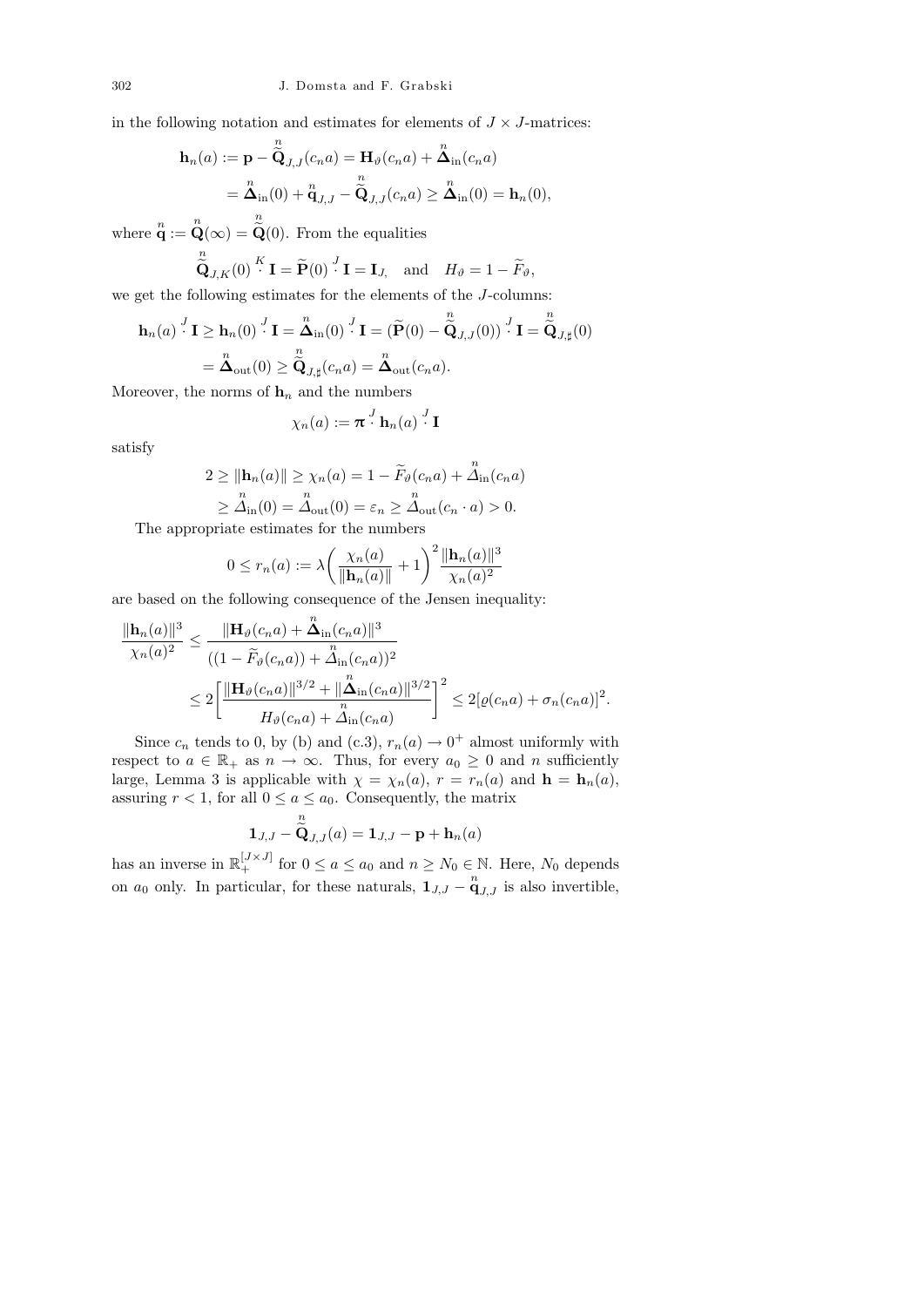since  $a = 0$  can be taken. According to Corollary 3,

$$
T_J < \tau_{\infty} \leq \infty \quad \text{ w.p. 1 for } n \geq N_0.
$$

Thus, for the p.d.f. of  $c_n \overset{n}{T}_J$  we have

$$
F_n(t) = \mathop{\rm Fr{}}\nolimits_{J}(t/c_n) = \Pr\{c_n \mathop{T}\nolimits_J \le t\} = \Pr\{c_n \mathop{T}\nolimits_J \le t, \mathop{T}\nolimits_J < \tau_{\infty}\}.
$$

Moreover, keeping a fixed, for the transform of  $F_n$  we have the formula (cf. Corollary 3, Lemma 3 and the notation  $(55)–(59)$ )

$$
\widetilde{F}_n(a) = \mathbf{p}^{(0)} \cdot \prod_{n=1}^{\infty} \widetilde{\mathbf{F}}_{J,(c_n a)} = \mathbf{p}^{(0)} \cdot (\mathbf{I} \cdot \pi \cdot \chi_n(a)^{-1} + \mathbf{E}_n(a)) \cdot \prod_{n=1}^{\infty} \chi_n(c_n a)
$$
\n
$$
= \frac{\chi_{\text{out}}(c_n a)}{\chi_{\text{in}}(c_n a) + (1 - \widetilde{F}_{\vartheta}(c_n a))} + E_n(a).
$$

By Lemma 3(ii), the remainders

 $\mathbf{E}_n(a) = (\mathbf{1}_{J,J} + \mathbf{T}_n(a) \cdot \mathbf{h}_n(a))^{-1} \mathbf{T}_n(a)$  and  $E_n(a) = \mathbf{p} \cdot^J \mathbf{E}_n(a) \cdot^J \mathbf{A}_{\text{out}}(c_n a)$ are bounded as follows:

$$
|E_n(a)| \leq ||\mathbf{E}_n(a)|| \cdot ||\mathbf{\Delta}_{\text{out}}(c_n a)|| \leq \frac{r_n(a)}{1 - r_n(a)} \cdot \frac{||\mathbf{\Delta}_{\text{out}}(c_n a)||}{||\mathbf{h}_n||} \leq \frac{r_n(a)}{1 - r_n(a)}.
$$

Thus, for every sequence  $c_n \to 0^+$ , we have  $|E_n(a)| \to 0$  as  $n \to \infty$ .

Condition (c.1) and the obtained formula for  $F_n(a)$  show that

$$
\limsup_{n \to \infty} \widetilde{F}_n(a) \le \limsup_{n \to \infty} \varepsilon_n (1 - \widetilde{F}_{\vartheta}(c_n a))^{-1}
$$

.

Therefore, if the first condition of (i) is satisfied with (positive)  $c_n \to 0^+,$ then the sequence  $\varepsilon_n^{-1}(1-\widetilde{F}_{\vartheta}(c_n a))$  is bounded. Otherwise the sequence  $F_n(a)$  would have a cluster point at 0, which is impossible for the transforms of p.d.f. weakly convergent to a p.d.f. By convexity of  $\widetilde{F}_{\vartheta}$ , the ratio  $c_n/\varepsilon_n$ also remains bounded. Now the conditions (a) and (c.2) show that the limits of  $\widetilde{F}_n(a)$  and  $\varepsilon_n^{-1}(\varepsilon_n + (1 - \widetilde{F}_{\vartheta}(c_n a)))^{-1}$  coincide for every  $a \in \mathbb{R}_+$ , and equal the Laplace–Stieltjes transform of a p.d.f. on  $\mathbb{R}_+$ . Using Theorem 1 we obtain the second condition of (i).

Conversely, if  $\widetilde{F}_{\vartheta}$  is regularly varying at 0 with positive degree of regularity  $\alpha$ , then  $\alpha \in (0,1]$ , since  $\widetilde{F}_{\vartheta}$  is concentrated on  $\mathbb{R}_+$ . Then, taking for  $c_n$  the only solution of  $1 - F_{\vartheta}(c_n) = \varepsilon_n$ , we get the boundedness of  $c_n/\varepsilon_n$ and

$$
\lim_{n \to \infty} \frac{1 - F_{\vartheta}(c_n a)}{\varepsilon_n} = \lim_{n \to \infty} \frac{1 - F_{\vartheta}(c_n a)}{1 - \widetilde{F}_{\vartheta}(c_n)} = a^{\alpha} \quad \text{for } a \in \mathbb{R}_+.
$$

Directly from (a), (c.2) and the formula for  $\widetilde{F}_n(a)$  we obtain the first condition of (i). Moreover, the assertion (ii) follows with  $c = 1$ . Since the shape